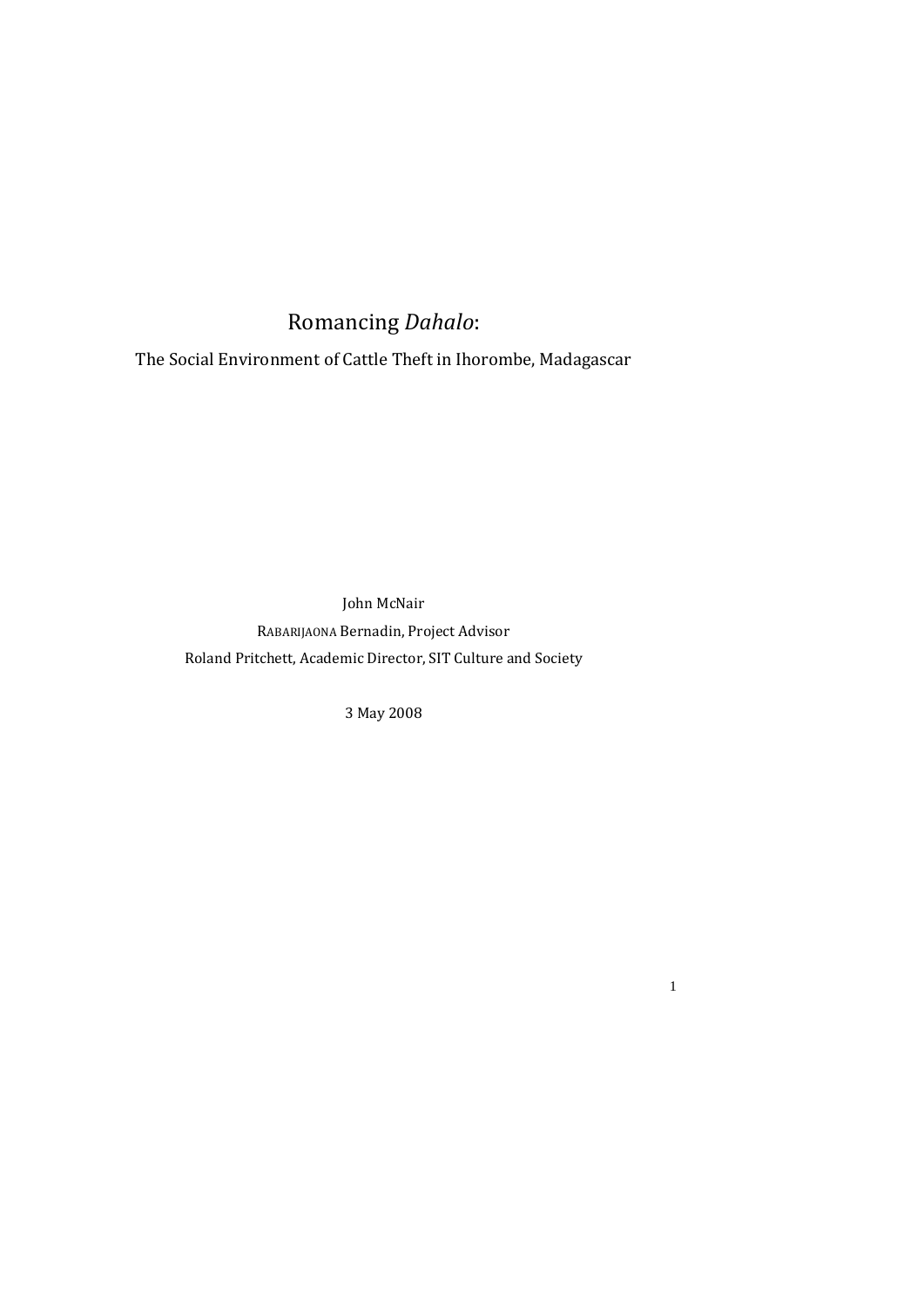For Amanda Burns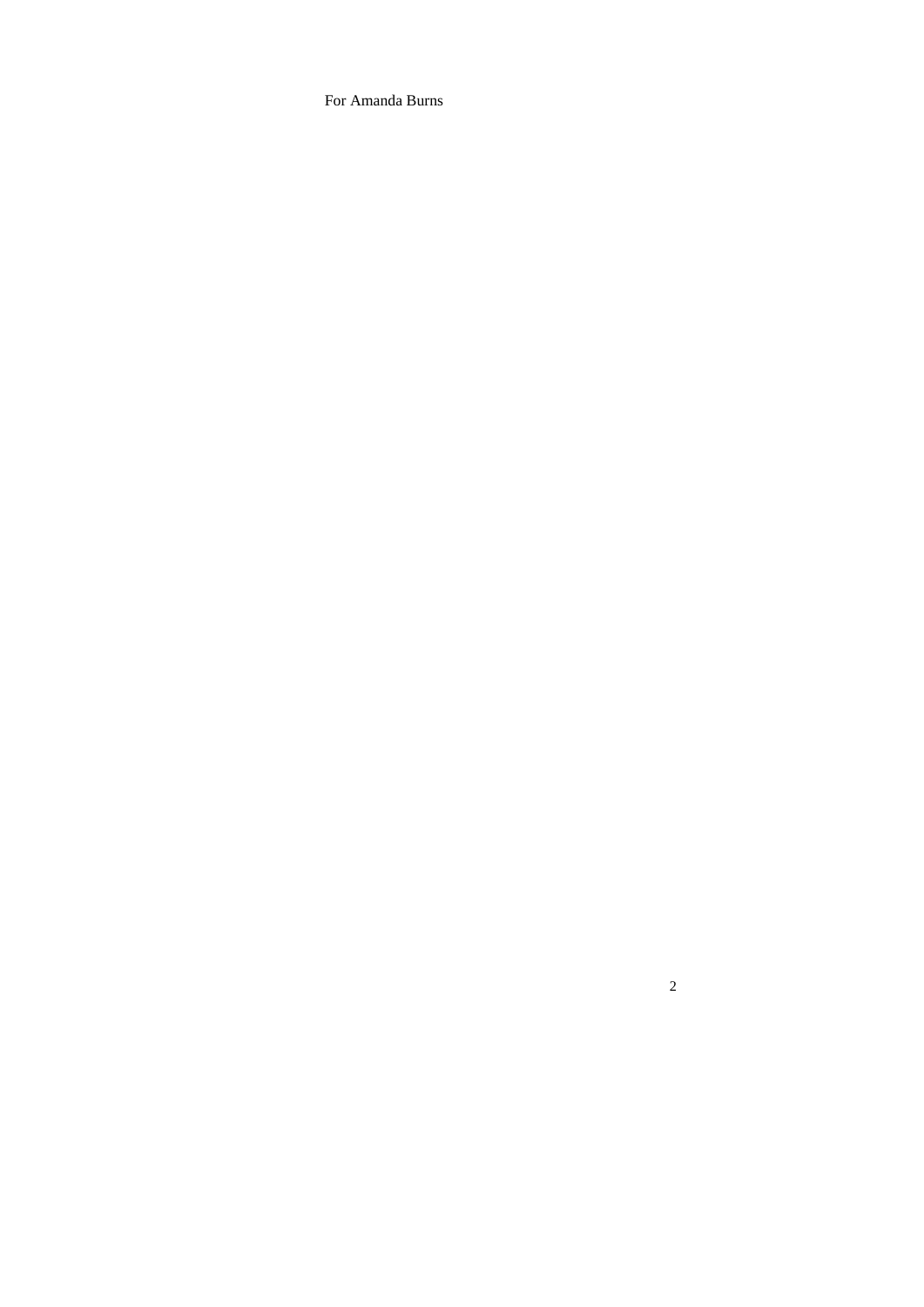#### Acknowledgements

Before everything, I want to thank Frère Fazio, Père Emile, Frère Sedina; the Soeurs Trinitaires de Rome who shared their splendid cooking with me; Jimmy, Donatien, and all the guys who took me in as one of their own for as long as I wanted to stay. When I showed up unannounced, you fed and housed me and acted as if it was the simplest, most natural thing in the world, for which I am grateful. And thanks to all of my informants. If there are errors in this information, it is misinterpretation on my part. I hope the spirit comes across just the same. And thanks also to RABARIJAONA Bernadin, who encouraged me to go out there and dive in, because these *dahalo* are just young men, and will want to tell me their adventures.

"O had his powerful destiny ordained / Me some inferior angel, I had stood / Then happy; no

unbounded hope had raised / Ambition."

#### **Part I: Ambitions**

# *Beginnings*

In 1990 a woman named Nancy, a Peace Corps worker in southern Madagascar, received a marriage proposal from a man she did not know. It was Easter Monday, a national holiday for the Malagasy, and the man had been drinking; his proposal included a dowry of a very substantial number of cattle, an animal of tremendous cultural and material wealth in this part of Madagascar. Nancy—not knowing the man—declined.

The man was what is known there as a *dahalo*, a cattle thief, and took this rejection as a serious blow, especially given the magnitude of his offer. It was known that she would be traveling by bicycle the next afternoon to a village some distance away. She had a meeting there. He gathered several fellow *dahalo* and, while she was en route to the village, they ambushed her. The men raped and then murdered her.

I heard the story of Nancy's death some 15 years later. By that time this *dahalo* had been brought to trial and imprisoned; escaped, and been imprisoned once more. He died in jail of tuberculosis. His crime, like all such, seems startling, almost incomprehensible, the kind of thing no one should have foreseen. But there emerges in this story a connection between marriage, terrible violence—and *dahalo. Dahalo* are still a strong presence in cattle-raising

**Comment [c1]:** Big problem. I'm not humble enough, throughout this paper. I'm half-certain. It's not aggressive, and it's not aware that all we're doing is just kind of stumbling along. There's no good humor (bar). Let's read some Paradise Lost, and try again.

**Comment [c2]:** Needs a title, huh. And in the end, here's what matters: what is my argument; and how do I support it. If one believes in such things.

**Comment [c3]:** Blow to what ?

**Comment [c4]:** This story could use more detail, especially small details.

**Comment [c5]:** This is not the end of the story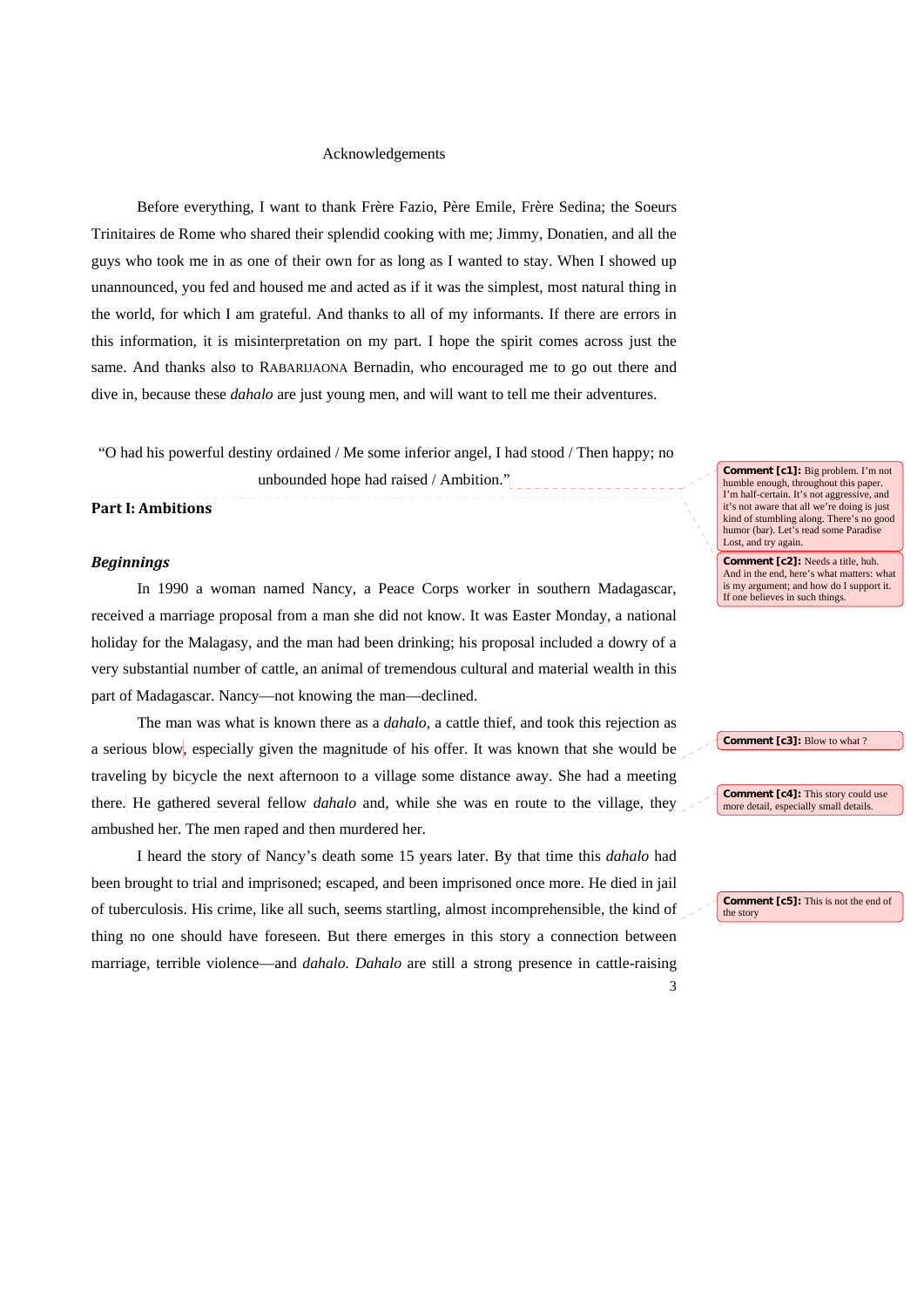Madagascar (and indeed throughout), and in this paper I will ask why people become *dahalo*, and hope to further explore and tease out this connection.

It seems vitally important not to lose sight of the fact that it is people who become *dahalo*; not characters, not actors, and not *a priori* or *de facto dahalo*. Nancy's story—the story not of her life, but of her death—is only one such story. There are others.<sup>[1](#page-3-0)</sup> During my fieldwork I met a religious man who had, in his youth, had a close friend who was a *dahalo*. They would sit around at night and swap stories: the *dahalo* would tell the religious man of his raids, and then my friend in his turn would tell his friend of the religious life. These are people, with agency, that bring this violence, and they could choose otherwise. I like to imagine that it is a choice they may not have made, given different circumstances. Perhaps by better understanding the choice and the circumstances, we can imagine a social environment in which becoming a cattle thief is no longer the best choice. That is the hope with which I began this research.

To trace out this phenomenon of *dahalo*—what I will turn soon to calling the phenomen*a* of *dahalo*—I took as my starting point a hypothesis informed by the field of evolutionary psychology. I will turn first to exploring the theoretical underpinnings of this research, which draws primarily from evolutionary psychology. This informs the questions and methodology I followed. I will then sketch the context in which people become *dahalo*, and outline in broad form the many phenomena of *dahalo* and their interrelationships. Then we'll dive into the explicit and implicit support for my hypothesis: that men become *dahalo* to increase their reproductive outlook, given an environment (in the broadest sense of the term) in which they have little chance otherwise to become reproductively competitive.

### *Theoretical Background*

Because my analysis will at times tend towards an apparent denial of human agency, an overemphasis on things irrevocably "biological," I want to begin with a diagram.

**Comment [c8]:** I think it is never so terribly explicit

**Comment [c7]:** I can amend these now that I know what I actually do, and

why.

**Comment [c6]:** Do i ever do this ?

<span id="page-3-0"></span>



**Drawing Hands, M.C. Escher – lithograph, 1947**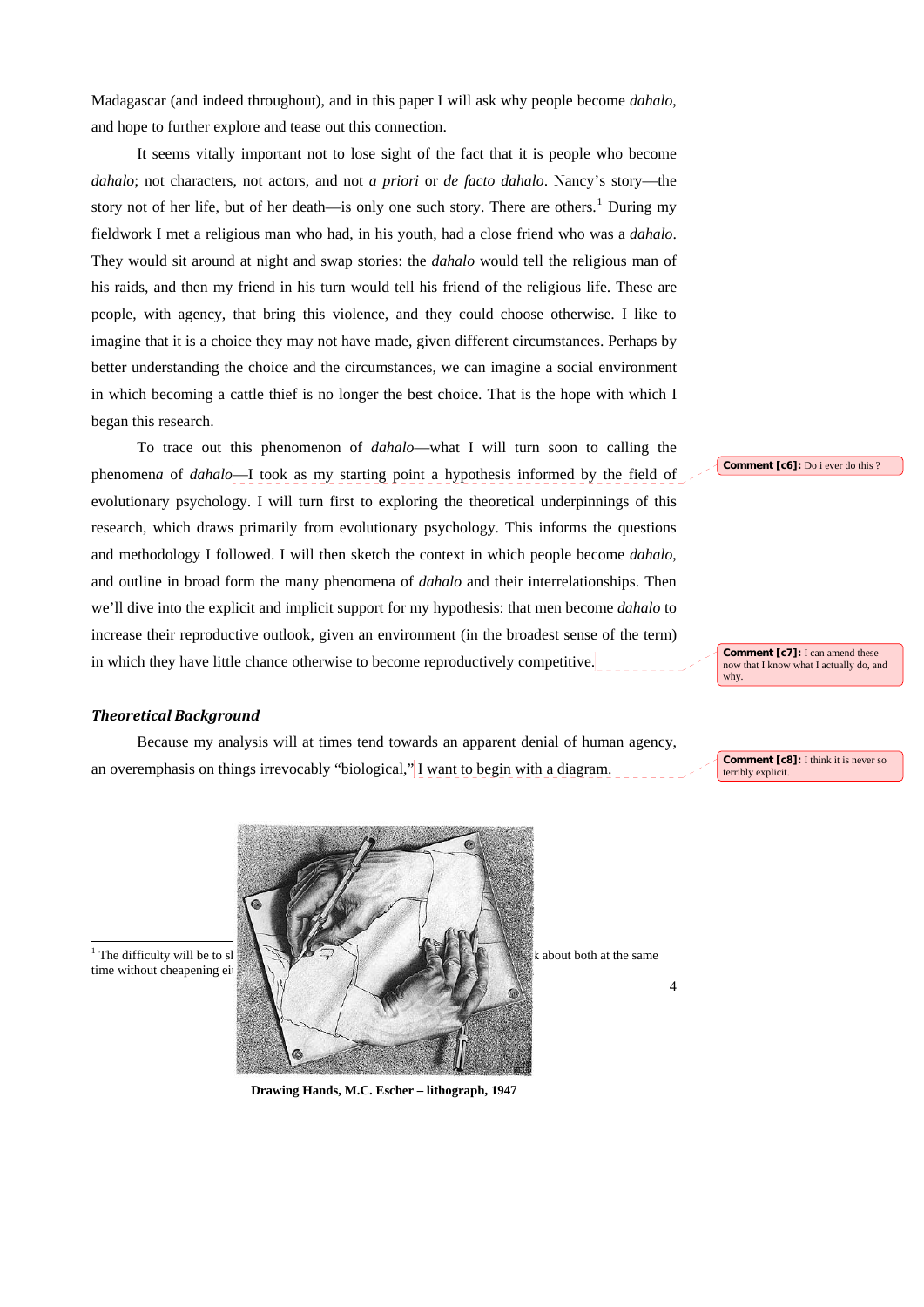This lithograph by M.C. Escher ripples into many levels of human activity, and informs, among other things, the pursuit of science. Science is a tool for action, for bringing change to the world. (The trick, as Richard Dawkins has said, is to want the right things.) Studies of human nature, especially when they announce hard conclusions, can appear to make human behavior inevitable. I hope to lean hard, throughout this paper, on the fact that it is the conditionality of human behavior that I discover here, the variety and sensitivity of available paths. We too are a part of our world, we too are natural. But we have this odd gift of changing our environment, and, too, of changing ourselves, of introspection and recursion. We are Escher's hand drawing the hand.

And I will steer hard away from classical sociological explanations: I do not want to explain social facts by social facts alone, as Emile Durkheim proposed. There is a problem with chalking human behavior up to culture. It builds a wall, an apparent inevitability; at best, such explanations offer no route around and away from their observations, they hit an unpassable wall, and at worst they become circular. Just as there is no such thing as a human being without culture, human beings are never not biological.

I advance these notions by way of making an argument for considering, in this paper, the biological foundations of culture. If we believe that evolution by natural selection produced organisms and all their traits, that theory does not describe a universe distinct from the one anthropologists attempt to explain. Specifically, I will argue that, in order to understand the phenomena of *dahalo* from a micro-social level, a perspective grounded in evolutionary psychology is singularly useful.

Evolutionary psychology considers human characteristics as evolutionary adaptations.<sup>[2](#page-5-0)</sup> Traits present in modern humans can be assumed to be traits that were

-

**Comment [c9]:** And maybe this should be after I explain evolutionary psych.

<sup>&</sup>lt;sup>2</sup> For readers unfamiliar with the field, note that "evolutionary psychology is not a specialized subfield of psychology, such as personality psychology or abnormal psychology. Instead, it is a different way of thinking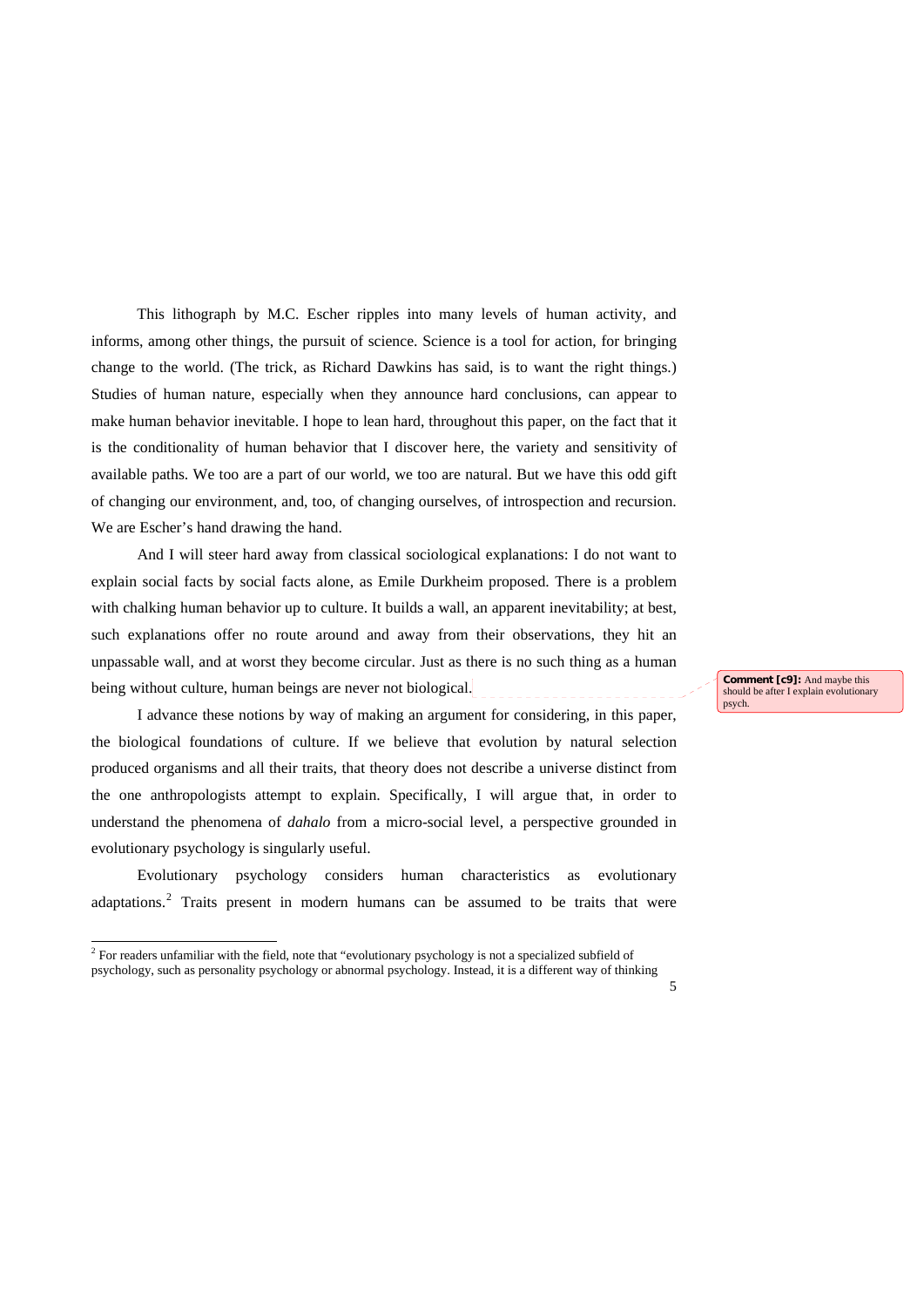successful in past environments, and so were passed down to succeeding generations. Evolution by natural selection will tend to produce behaviors that conferred reproductive advantages on the ancestors of the current generation—behaviors that work against successful reproduction, or behaviors that are neutral, will not be selected for. Note that the success of a trait depends on the environment; the environment is the crucible that determines any given trait's contribution to fitness. Specifically, evolutionary psychology argues that most modern human traits must have solved adaptive problems during a period in the recent evolutionary past called the Environment of Evolutionary Adaptedness (EEA), a period before the advent of agriculture when human societies were small, nomadic, and organized by kinship, and resources were obtained by hunting and gathering.

Many social psychologists have dismissed "biological" explanations on the grounds of observed cultural and individual variation: "According to this argument," note Buss and Shackelford, " 'biological' represents those things that are invariant, and so evidence of cultural or individual variability requires nonbiological explanations" (606) True: human behavior is not rigid. Yet to model humans as lumps of clay whose behavior is determined by things external to them is to miss the point entirely. Behavior is always a response to a stimulus, either from the external or internal environment, and without *some* (biological) mechanism dictating what responses follow which stimulus, no response is possible. Pure lumps of clay do not react to stimuli; do not, when stared at, shout or turn away or stare back. For these, a mechanism is needed. Biology, then, is highly relevant, even (and especially) to variously-cultured, context-sensitive animals such as ourselves.

One of the key expansions evolutionary psychology offers to traditional psychology is a unifying foundation for empirical research: an understanding of evolution by natural selection, and of the EEA, allows the formation of testable hypotheses that address *what the mind is for*. An understanding of purpose offers a toehold into explaining the nature of human psychology and behavior. Humans offer an at first bewildering variety of behaviors, across cultures and across individuals and *within* individuals, that, if one follows traditional psychology, must be explored in more of a hit-or-miss fashion than a purposeful one.

Buss and Shackelford, informed by an evolutionary psychology perspective, ask what adaptive problems generally may be solved by the use of aggression. "What contexts trigger aggression, and can they be predicted and explained by specific hypotheses about the

<span id="page-5-0"></span>about the entire field. Its insights and methods should be the groundwork for the study of psychology, not an afterthought" (Gaulin and McBurney).

-

**Comment [c10]:** Check out what that other paper, Conflict, had to say as introduction. (It's good stuff, well worth paraphrasing, quoting as much as I can get away with.)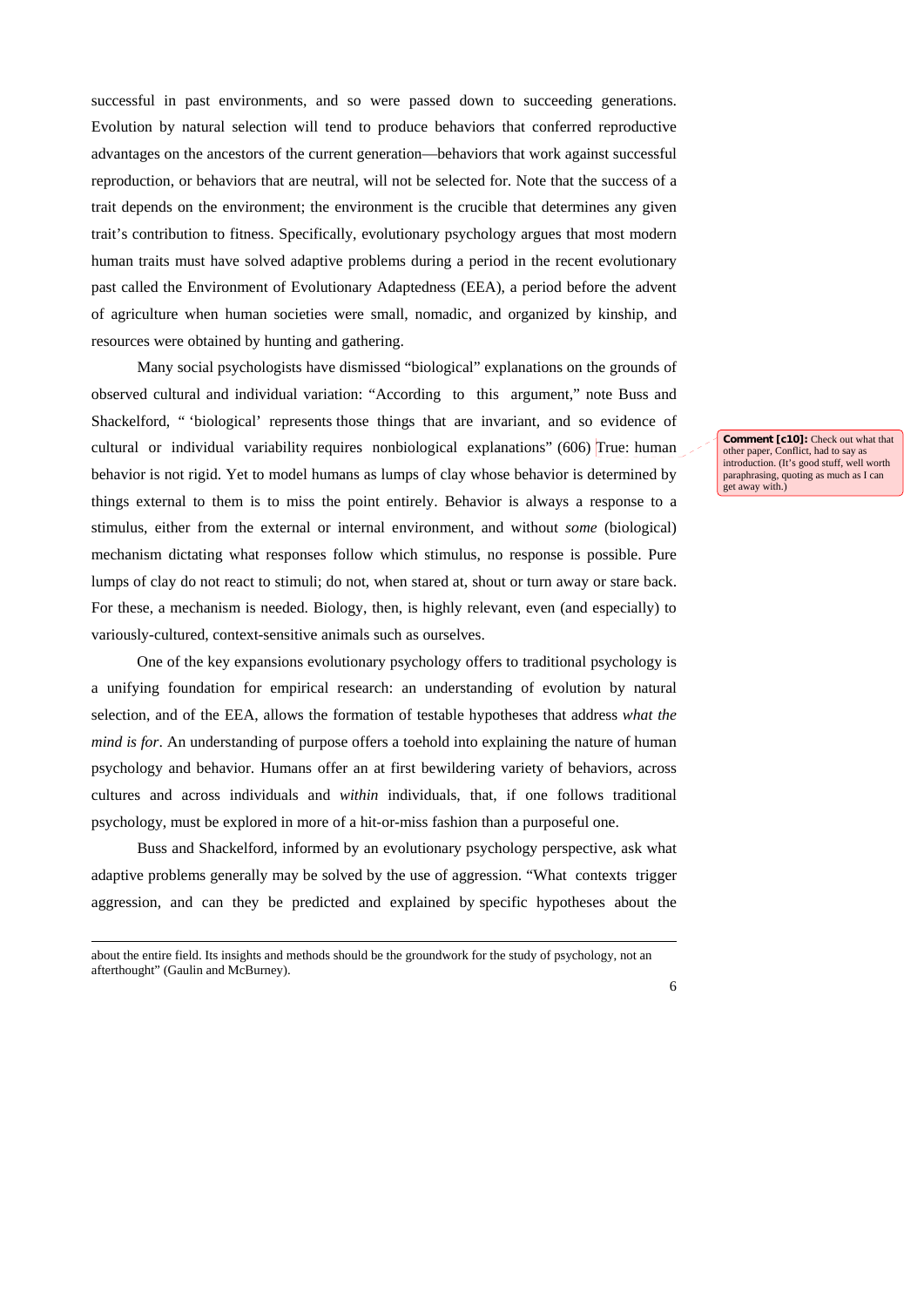adaptive functions of aggression?" This is a question I will follow. They ask also, "Can individual and cultural variation in aggression be explained by variations in the degree to which individuals and groups confront the classes of adaptive problems to which aggression is a functional solution?" (1997). And I will propose, in fact, that aggression can be explained this way, at least in part: that *dahalo* appear in contexts where violence would have increased reproductive chances more than it would have cost in increased risk.

A study based in evolutionary psychology by Daly and Wilson serves to illustrate, and informs at the same time my own study. $3$  Daly and Wilson, attempting to understand violence in urban neighborhoods, proposed that violence functioned, in the EEA, to secure the resources necessary to attract a mate. Violence as a strategy, as with all strategies, has costs and benefits; violence tends to invite retribution, but offers, potentially, a means of quickly increasing one's resources. Modern humans should possess mental mechanisms that advocate a turn to violence when the average benefits to fitness exceed the average costs to fitness, i.e., when the risk of having no opportunity to reproduce (measured always against one's competitors, who also contribute to the environment) is greater than the risks (perhaps of death) posed by following a violent strategy. In sum, they proposed a mental mechanism, designed by natural selection, that would guide action in the following way: if a nonviolent strategy means no opportunity to reproduce, and thus pass one's genes on to the next generation, then people should be willing to kill, and risk death themselves, if that gives them at least some chance securing the resources necessary to attract a mate. People in the past who did not have this mechanism would be less likely to become our descendants. Daly and Wilson, then, analyzed homicide rates and life expectancy in Chicago neighborhoods, taking life expectancy (controlled for the effects of homicide rates) as a measure of the opportunity to be reproductively successful, and homicide rates as a measure of the prevalence of violent strategies. Life expectancy varied between some neighborhoods by as much as 23 years—a significant loss, in terms of reproductive opportunities—and was found to predict very successfully the variation in homicide rates between neighborhoods (Daly and Wilson 1988). Over the long term, only people who switch to violence in these circumstances, and their descendants, are left. Behavior is condition-dependent, environmentally sensitive. We are.

-

7

#### **Comment [c11]:** What study is this ? Do I even have something concrete ?

**Comment [c12]:** Feels mildly redundant.

<span id="page-6-0"></span><sup>&</sup>lt;sup>3</sup> This happy unity is no coincidence. As author of this paper, I was able to make that intersection happen.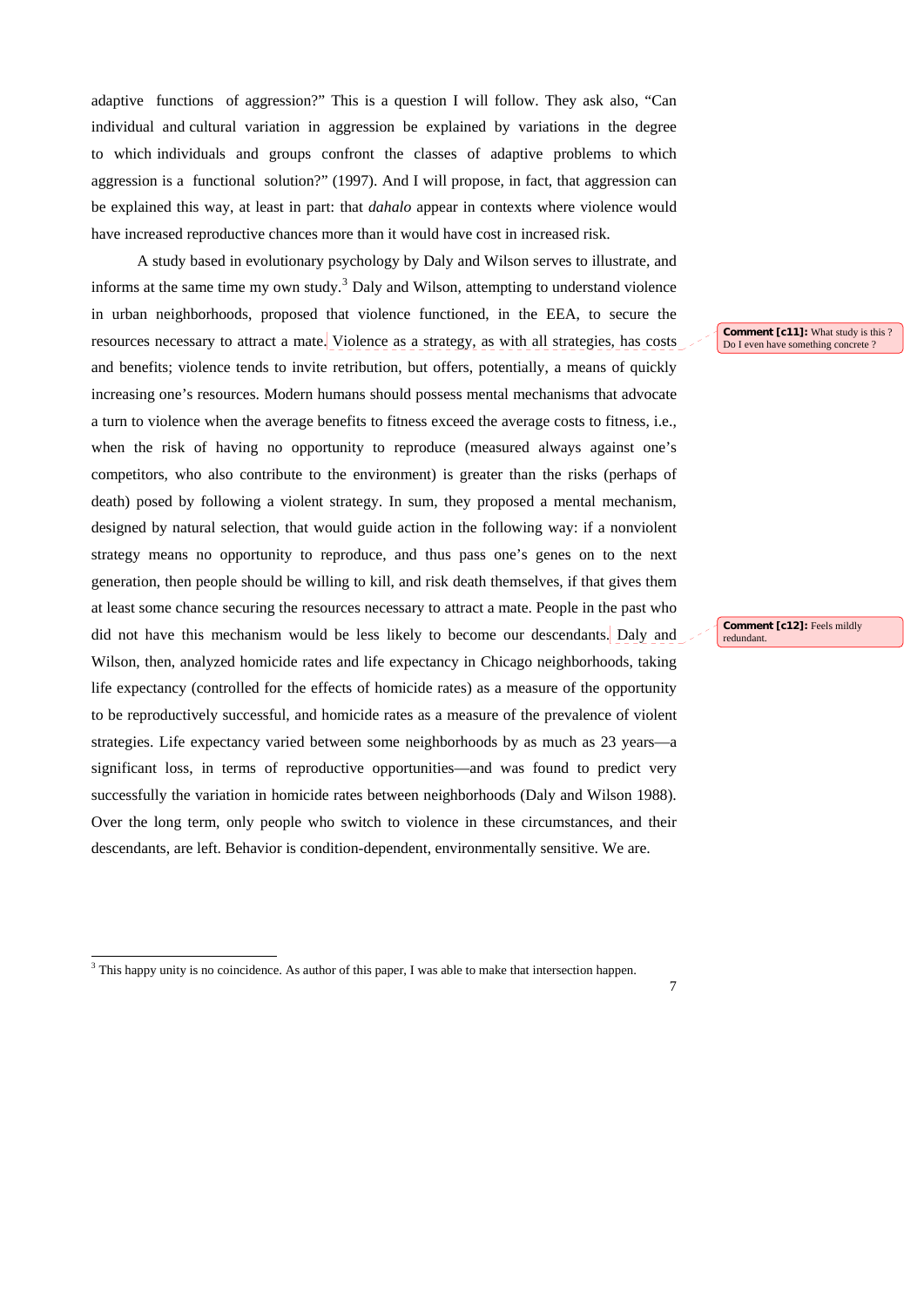#### *Methods and Questions*

-

 In order to examine these phenomena of *dahalo*, then, and understand how and why violence becomes the best strategy for these young men, a perspective of evolutionary psychology suggests an attention to the environment and to the mechanism. What is it in the environment that cues a recourse to violent strategies? How do these strategies promise to amend or ameliorate the situation, and result in an increase in reproductive fitness? With this perspective informing my research, I conducted a field study in the region of southern Madagascar between the towns of Ambalavao and Ihosy, a region historically populated by the Bara and Betsileo ethnic groups, and a region that is prime cattle country—Ambalavao is home to the second largest cattle market in the nation, and is a nexus for cattle merchants from across the south. There I followed these questions through interviews with experts on the subject: local informants. These included members of the gendarmerie, staff at a school that houses many children of *dahalo*, local officials, and residents of Ihosy and Ambalavao, as well as residents of the Fandana and Ambalamatsara villages. I visited too one "typical" village,<sup>[4](#page-7-0)</sup> Ambalamatsara, a village too small to show up on my map, roughly halfway between Ihosy and Ambalavao. My stay lasted a morning rather than the hoped week, but it was enough to offer at least some context for *dahalo*.

I may have spoken with practicing *dahalo*, or I may not have—especially given my identity as a foreigner, revealing the identities of *dahalo* was something most informants were quite wary of. They may be among us even here, they would say; anyone might be a *dahalo*. And everyone in a village knows who the *dahalo* are. But they would "never on their life" reveal this, as one gendarme put it, fairly typically (Commandant, Ambalavao). To illustrate the consequences of revealing the identity of a *dahalo*, Fanahy gave the example of a villager who snitched to the gendarmes. The revealed *dahalo* would stop the inquiry with bribes, and then give the gendarmes a little more money and ask who the snitch had been; the gendarmes will tell him, "It was M. Rakoto," and, "that same day, Rakoto is finished." This example is typical of my informants, who often suggested the same, perhaps with two fingers extended in the shape of a gun. Even openly asking questions about *dahalo* in *dahalo* territory was advised against; I risked my life, my informants told me, as well as the safety of the school that was, if unofficially, hosting me. One man suggested I use the code word "theft," in

<span id="page-7-0"></span><sup>&</sup>lt;sup>4</sup> I hesitate to call anything typical, but can nonetheless be a useful adjective, if one that must be used and interpreted with caution.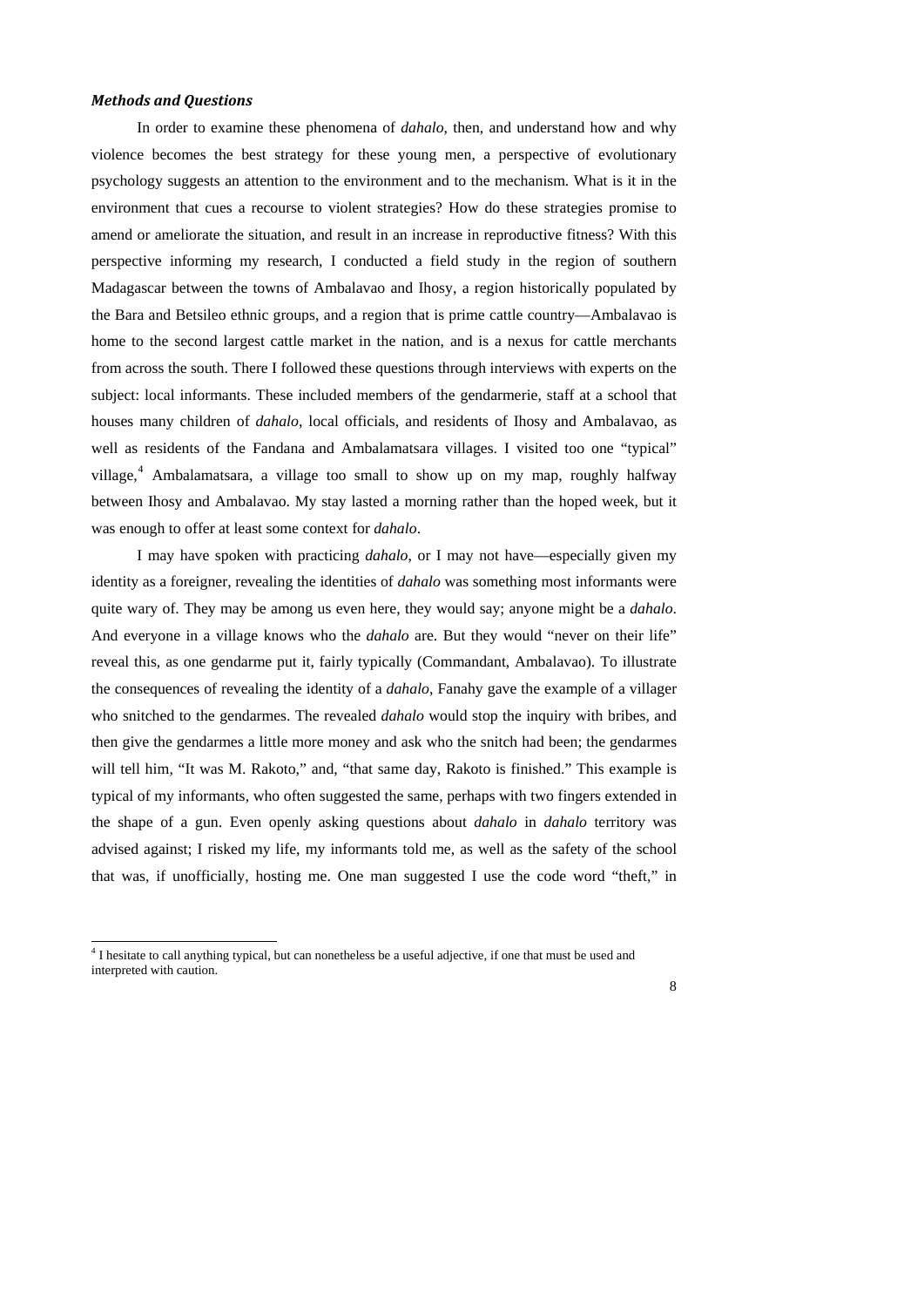English, instead of "*dahalo*"—*dahalo* being a word that any passersby might hear, and jump to too-hasty conclusions. "Theft" will be safer, he said.

Still, I would have liked to spend more time with people I could be sure were in very close contact with *dahalo*; this study would have benefited much from concrete, grounded examples, in tandem with the stories I was able to elicit. I nearly had the opportunity to spend a week in a village in "red zone" *dahalo* country, but was unable to secure a translator. During my three weeks, I did speak with one source who had at least one son who was a *dahalo*; similarly, I saw many children of *dahalo*. This one degree of separation was as close as I was (knowingly) able to approach *dahalo*. And this distance from the *dahalo*, slight though it is, forms a significant limitation to this study. It was not armchair research, but nor did I penetrate deep into the phenomenon. That I did not is a peculiar consequence of my power and visibility in such a setting, as a (white) foreign researcher, and the short amount of time I spent in the field. I feel that there is a strong possibility that I might have overcome any mistrust, given a translator to aid communication; alas, I lacked that, and such mundanities do impact research. An awareness of this distance from the phenomenon studied, however, has been valuable in its own way. Wilson has said that "there is no single, authentic, indigenous voice or reality that the researcher can discover and present to the world. Such things can be the stuff of romantic myths, at best useless, at worst dangerous…" And, again, "researchers should remind themselves of the limitations of their knowledge and judgment" (181, 183). I have been reminding myself, and this always apparent distance from the *dahalo* has been helping to prod my sometimes stubborn memory along.

# *Setting (Isolation)*

 To understand any human behavior, we must simultaneously attempt to understand the environment and context in which that behavior arises, or, to put a finer point on the matter, to which it responds. I take *dahalo*, the subject of this study, as one form of violence, but why does the violence take this form? Why steal cattle particularly, and why does the phenomenon take the shape it does?. The first step in answering these questions will be understanding the setting in which *dahalo* live.

 My study centered on the region of south-central Madagascar inhabited by the Bara ethnic group. It is among the more sparsely populated regions of Madagascar, characterized by expansive hills and occasional rocky outcroppings. The primary vegetation cover is *dhanga* grass. The grass, well over a person's height when mature, is controlled by frequent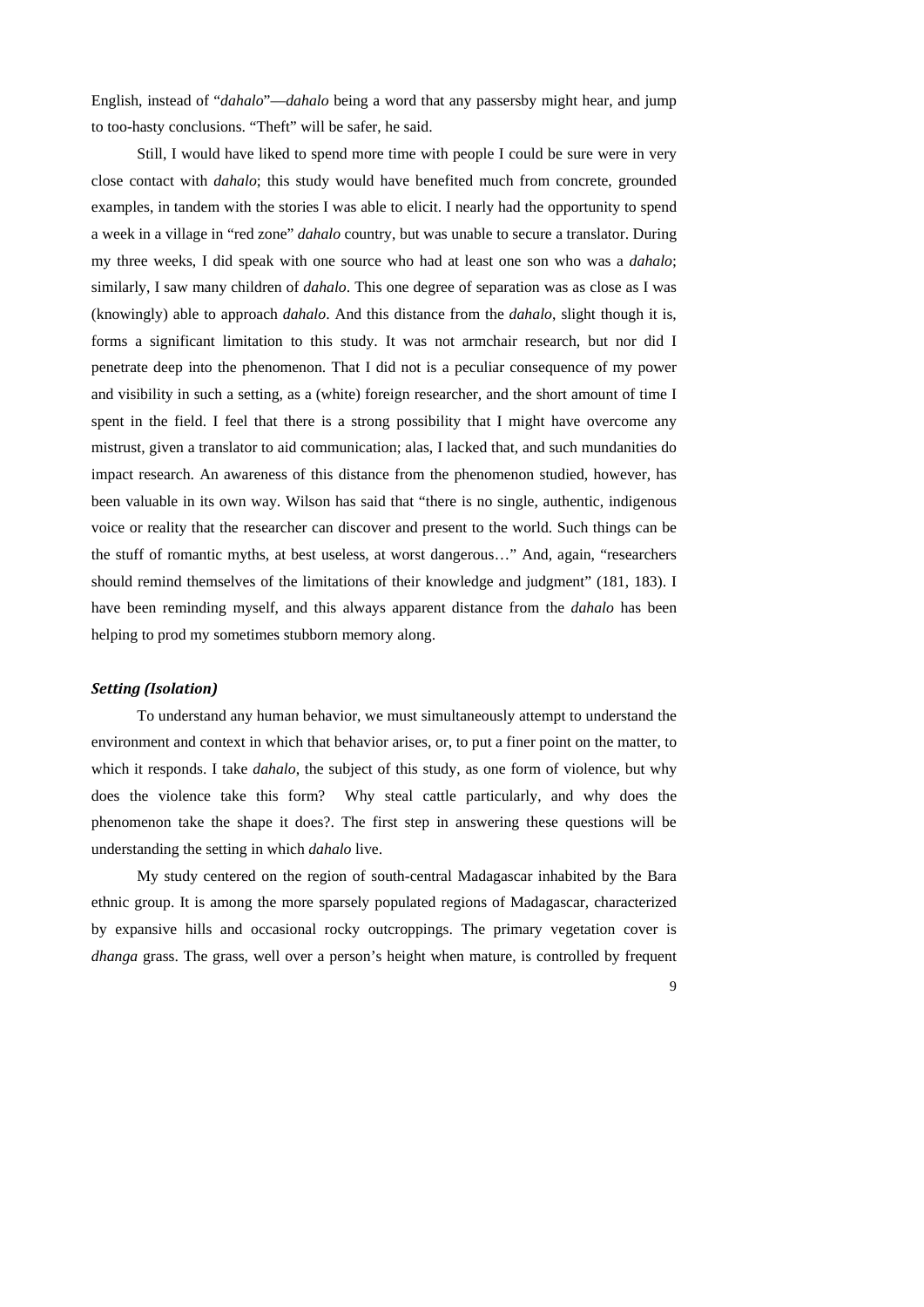brush fires, which bring new, tender shoots of grass to grow in for the cattle to graze. The primary economic activity is cattle raising, and herds of 20 and 50 and sometimes hundreds of cattle can be seen pasturing from the national highway, a two-lane strip of road; cattle dominate much of the cultural landscape as well. Agriculturally, rice farming dominates, supplemented by manioc, potatoes, and various vegetables, including carrots and cucumbers. Administratively the region extends through the Ihorombe and Ihosy regions of Madagascar; the two largest villages are Ihosy and Ambalavao, each about 15 000 in population. Most of the population, however, lives in small rural villages built mostly of mud brick. I will offer a description of one village by way of illustrating the tenor of these communities, if not quite supposing that it is a typical example. Ambalamatsara (which most locals know as "chez Tantara," after the name of the man who founded the village a few years back, and serves as its chief family authority), only about 12 kilometers distant from the national highway, is a collection of about 15 or 20 mud-brick buildings. Seven families occupy these houses, and the heads of the households are, with one exception, all sons of the same father. The village is surrounded by rice paddies and plots of land for growing manioc, potatoes, and various vegetables, and is located near a small river perhaps 5 or 10 feet across on average. The rest of the surrounding countryside is populated by scattered small trees and *dhanga* grass in various stages of maturity. The nearest village is a few kilometers distant, perhaps a halfhour's walk; until an immigrant community was built 7 kilometers away a few years back, the nearest villages in which one could buy sugar, salt, coffee, oil, soap, or other such goods were Andonaka or Zazafotsy, respectively 20 and 30 kilometers away. Dirt paths make Ambalamatsara accessible by car or light truck; ours was the only one in the village. If the isolation even in Ambalamatsara was palpable (I'll attest to that), it is worth emphasizing the isolation of regions even farther from the national highway, and of spaces not occupied by villages. Uninhabited land far outweighs habitations in the Ihorombe region, and *dahalo*, when they steal cattle, naturally take to these spaces rather than the roads. The adjoint to the commandant of the Ambalavao gendarmerie noted the difficulty of pursuing *dahalo*: a gendarme is only "a man like any other," he said. He can't run after *dahalo* for miles with a heavy pack (in which to keep his supplies while out afield), only to find deserted land and more deserted land, and keep going like it's no thing. So in regions far from police posts, he said, the risks of stealing cattle are not too great.

In this country, "Cattle are wealth," my informants would tell me again and again in a powerful refrain. Some men own herds of a couple of thousand heads of cattle; these men are **Comment [c13]:** I want to indicate here the isolation from the law and state control. Talk perhaps about arterial vs. Capillary.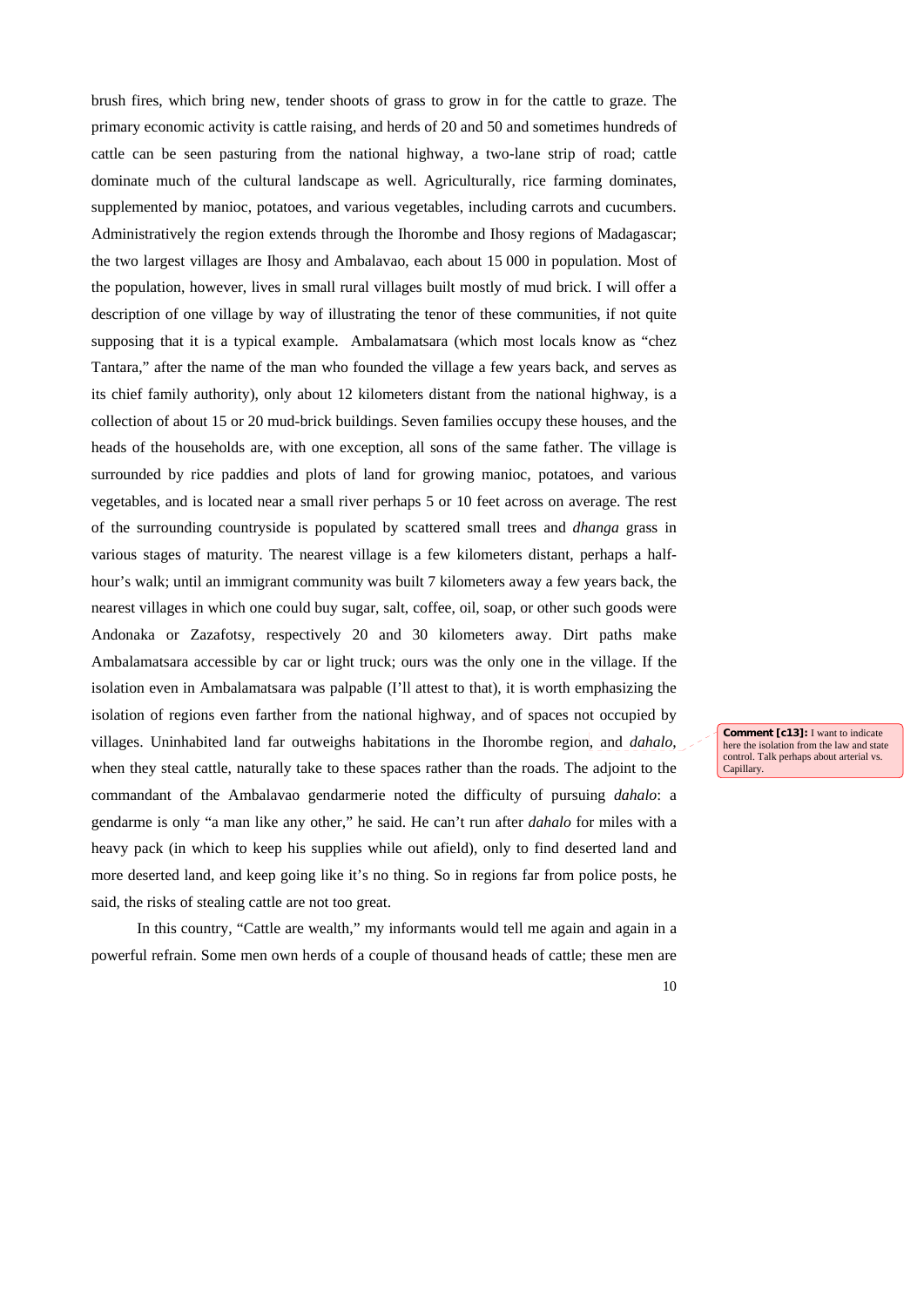the richest in the society. Those who own no cattle of their own are poor. As one of my informants put it, the richest men here are not like men in America, with credit cards and bank accounts; these men look out across their herds of cattle, and say to themselves, 'There, that is my treasure' (Fanahy).<sup>[5](#page-10-0)</sup> The cash economy is minimal, and land ownership is not too rigid before 2000, when the state demanded that every inhabitant of the Ambalamatsara region delineate the land he used, land was not owned *per se*. A man would choose a spot in the area surrounding his house to cultivate, explained Tantara, and that would be the land he farmed; but land was not owned (or, therefore, inherited) and there were never conflicts over land. There were about 75 000 hectares of accessible land surrounding the village he was born in, more than enough for all of the families there (Tantara). Land was not a limited resource, and therefore not a valuable one.<sup>[6](#page-10-1)</sup> Tantara claimed ownership of 6 cattle, enough to work his fields and no more; before a state raid on the village he had lived in in 2000, one motivated by the suspected presence of  $dahalo$ , there were many, many cattle here, he told me<sup>[7](#page-10-2)</sup>.

It is time now to better explain why I have been calling what I studied the phenomen*a* of *dahalo*. It is a problem to think of *dahalo* as monolithic, as belonging to only one truth. From my interviews I elicited different, sometimes conflicting accounts of *dahalo*; there need not be only one final understanding. As I talked to more and more sources, it became apparent that their varied perspectives were not more-true or less-true glimpses of one phenomenon. There are many players, and many levels of involvement. Above all it is not an isolated phenomenon that exists only at the level of the village, or even the level of the region. The effects of *dahalo* reach throughout Madagascar and extend internationally. When my informants spoke of "*dahalo*," each was speaking of different players and even different contexts; *dahalo* in the Bongolava are not the same as *dahalo* in the Bara region, and within the Bara region, too, *dahalo* can be involved for many different reasons. For these reasons, it is better to consider *dahalo* as a set of phenomena, rather than one phenomenon.

The current network that surrounds and articulates with the theft of cattle is often likened to the mafia. The analogy is a helpful one, and gives a fairly solid foundation for

11

**Comment [c14]:** Near Ambalamatsara

 5 « Il regarde ses zebus, et il dit, 'ça c'est mon tresor.' »

<sup>&</sup>lt;sup>6</sup> I did speak, however, with a prisoner who explained that he was arrested and convicted based on an accusation his neighbors made that he was a *dahalo*: their motivation, he said, was to get him out of the way so they could take over his deceased parents' land. Whether or not this story is factually correct, the apparent plausibility of the neighbors' motive makes it clear that land ownership is not a concept foreign to modern villages in this region. But given the population density, there is more than enough land to meet the demand.

<span id="page-10-2"></span><span id="page-10-1"></span><span id="page-10-0"></span><sup>&</sup>lt;sup>7</sup> Tantara and many others in Mahabodo knew about the prospective raid even before it happened, and dispersed out into the surrounding area just before. Some stayed. I wonder if the Mahabodo *dahalo* were tipped off about the upcoming raid by interested parties high up in the state. It seems likely.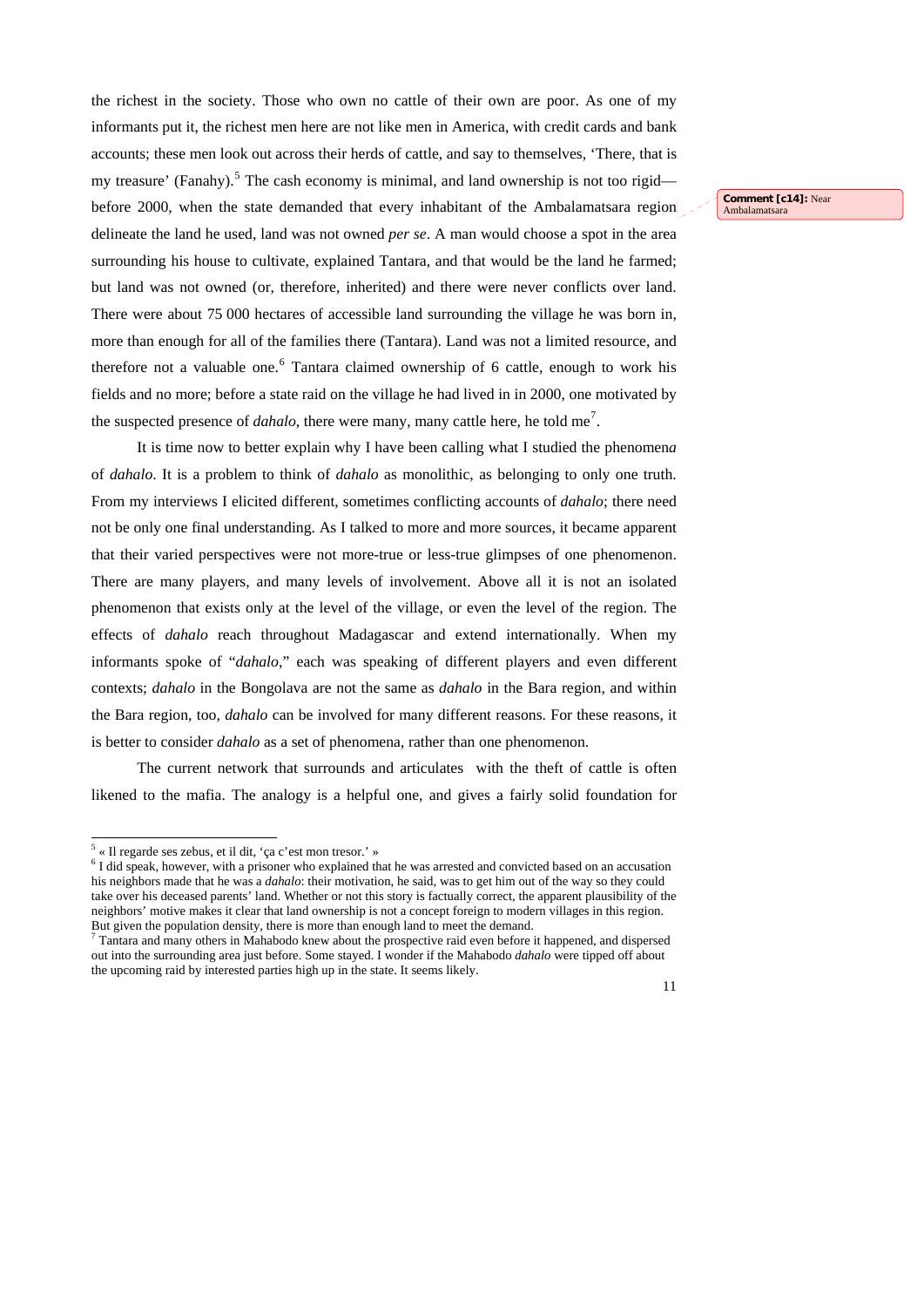interpreting observations. But stories can take on lives of their own, can run away from the truth they were, once, grounded in. At one point in my research, I realized that I had been imagining a celebration an informant had told me about as taking place in a red-painted banquet hall. The hall was warmly lit, with 500 villagers walking in from the night in their evening finery, arriving in twos and threes, checking coats. This is unlikely. But I persisted in imagining that, instead of Ambalamatsara, the small village that I had visited and the most likely place to turn for a real context. We dream what is familiar.

I offer this for several reasons. First, it becomes apparent that much of this paper, in fact, must exist in my imagination. Even with stories we know, we imagine them differently than we know—the rhetoric takes on a life of its own. You improvise. Jazz. You write a story, and the results surprise: you find you never knew the characters at all, you couldn't plan them. Even if you did create them, they get too much, they start "putting their lives together in ways I never dreamed of," as Toni Morrison's narrator in Jazz says, almost from the sidelines. In my imagination, there are no mud huts.

This brings up a second problematic: I wonder how closely my informants' stories fit with their knowledge. I would hear stories, told with an authority and confidence of voice, in which higher-up *dahalo* interact with the president of the Republic of Madagascar to fulfill a deal he, Marc Ravalomanana, had made in person with George W. Bush, the President of the United States. The transaction involved 1000 of America's dairy cows, signed over by the president, in exchange for 5000 zebu cattle for slaughter. I had to assume that the story was intended more as an allegory to show the scale of international exchange, with figurehead presidents standing in symbolically for economic actors in their country, than as anything to be taken as indicative of a typical interaction. But with other informants too, I noticed how often my respondents pretended authority. When mere passersby were told the object of my study, they would have two reactions, the first being to marvel at what a strange creature is the *vazaha*, and the second being to tell me, quite simply, why *dahalo* are. They knew the answer to every question I asked. And it can be hard to guess who is answering with an authority of knowledge and experience, and who is inventing stories to satisfy me.

The third and final problematic suggested by this mafia analogy is that, even if the real world is more physically persistent than the imagined, imagining things is another kind of reality. Policy is made by mortals, who fill in imagined details when none present themselves. If we insist too much that *dahalo* is like the mafia, we risk imagining only the mafia (in its popular, silver-screen conception) in place of the phenomena we're interested in, and any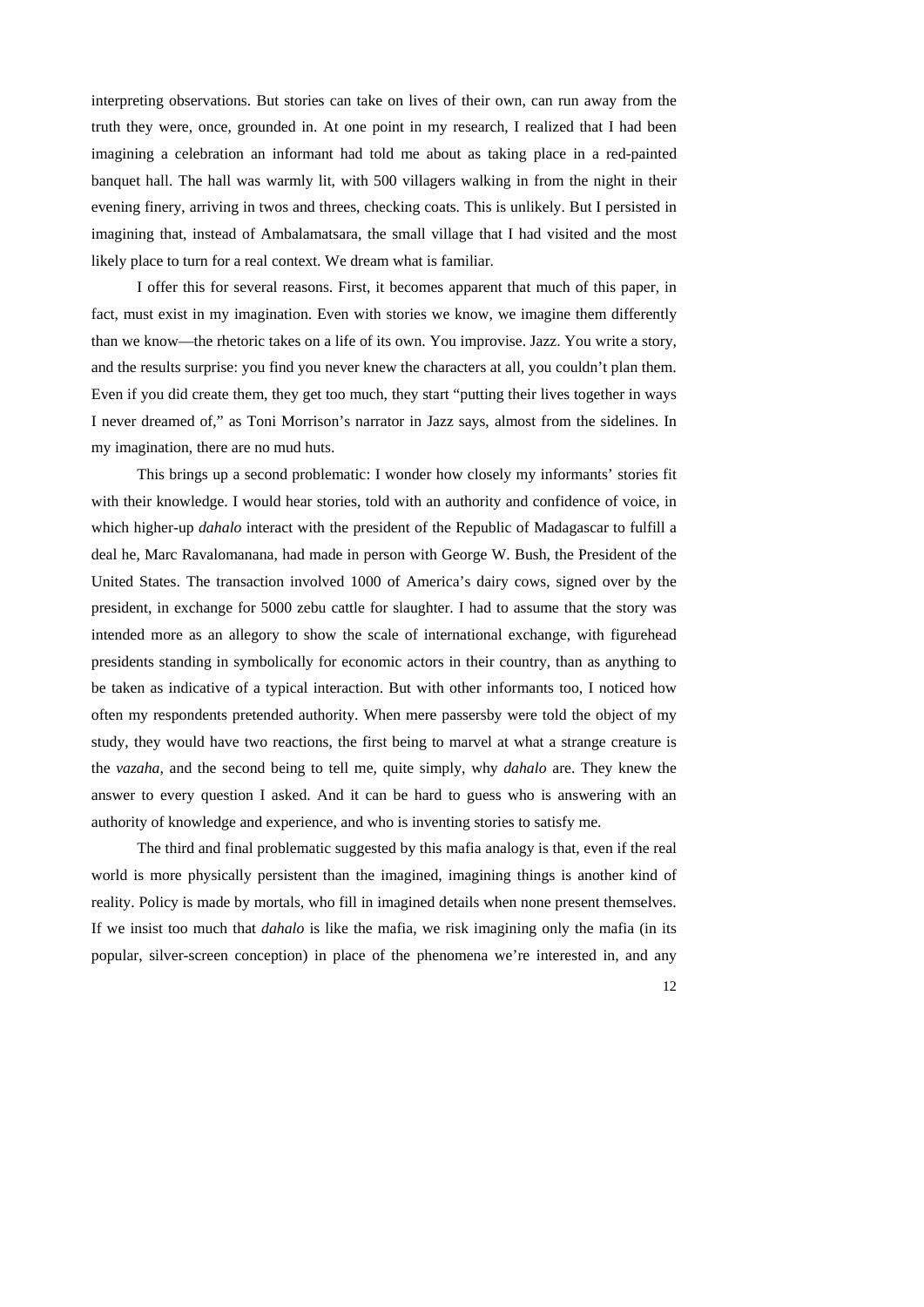resulting policy may turn out to be better suited for a film than for real people. Editor Theresa Nielsen Hayden points out that would-be authors too often imagine (to take one of many possible examples) that "a person who flips open an ancient mystical tome and sounds out a bit of text in a language they don't speak will invariably prove to be reading a dangerous and powerful magical invocation, rather than the copyright indicia or the author's preface." In a sense, what I am hoping to do are bring these small details to life. To tell this story with an eye for the finesses and subtleties of the actual people involved—for all that *dahalo* seem, from afar, to have made-for-film lives.

*Dahalo*, in its modern form, is organized crime, and stolen cattle may be bought and then sold at the international level. But the reasons for choosing the targets of theft, and for stealing cattle, are very local. One technique many of my informants used to illustrate *dahalo* to me (an outsider and a novice) was to act out, in a small way, the players and connections involved. My informant would become, perhaps, a jealous neighbor; I would become his victim. Rubber stamps and containers of white-out, when available, would be enlisted to play the part of *dahalo* or intermediaries. I will take a cue from them and offer now a story of an imagined *dahalo* raid, including what comes before and after the event of the theft, hoping thereby to present a backdrop against which the more in-depth discussion will look more comprehensible. The understanding I present emerged very gradually over the course of my fieldwork, informed by many different sources, each giving a window onto one aspect of the theft. Together, a coherent network of events emerges.<sup>[8](#page-12-0)</sup>

#### *Interlude: Story*

-

 Jesse Thorn and Jordan Morris live in the same village, 40 kilometers outside of Ihosy, Madagascar, and they have a problem. Jordan and Jesse are both marriageable bachelors, aged 20 and 22, and, as fate would have it, they like the same girl. Coco is her name. Coco flirts with both of them, and shows no strong preference for either one. Jordan comes from a fairly wealthy family in the village; his dad has a herd of 1500 cattle. When Jordan moved out on his own away from his family, at age 16, he asked his father to deed him in advance his share of the cattle (there are four other boys in Jordan's family, although some are by his father's second wife). His father complied, and Jordan now has 200 cattle of his own, divided into 4 groups, each pastured in its own section of the land surrounding the village. Sometimes Jordan goes to visit his cattle (and sometimes he takes Coco with him), to check up on them

**Comment [C15]:** I'll come back to this.

<span id="page-12-0"></span><sup>&</sup>lt;sup>8</sup> The broad form is not too mysterious. The devil, as always, is in the details.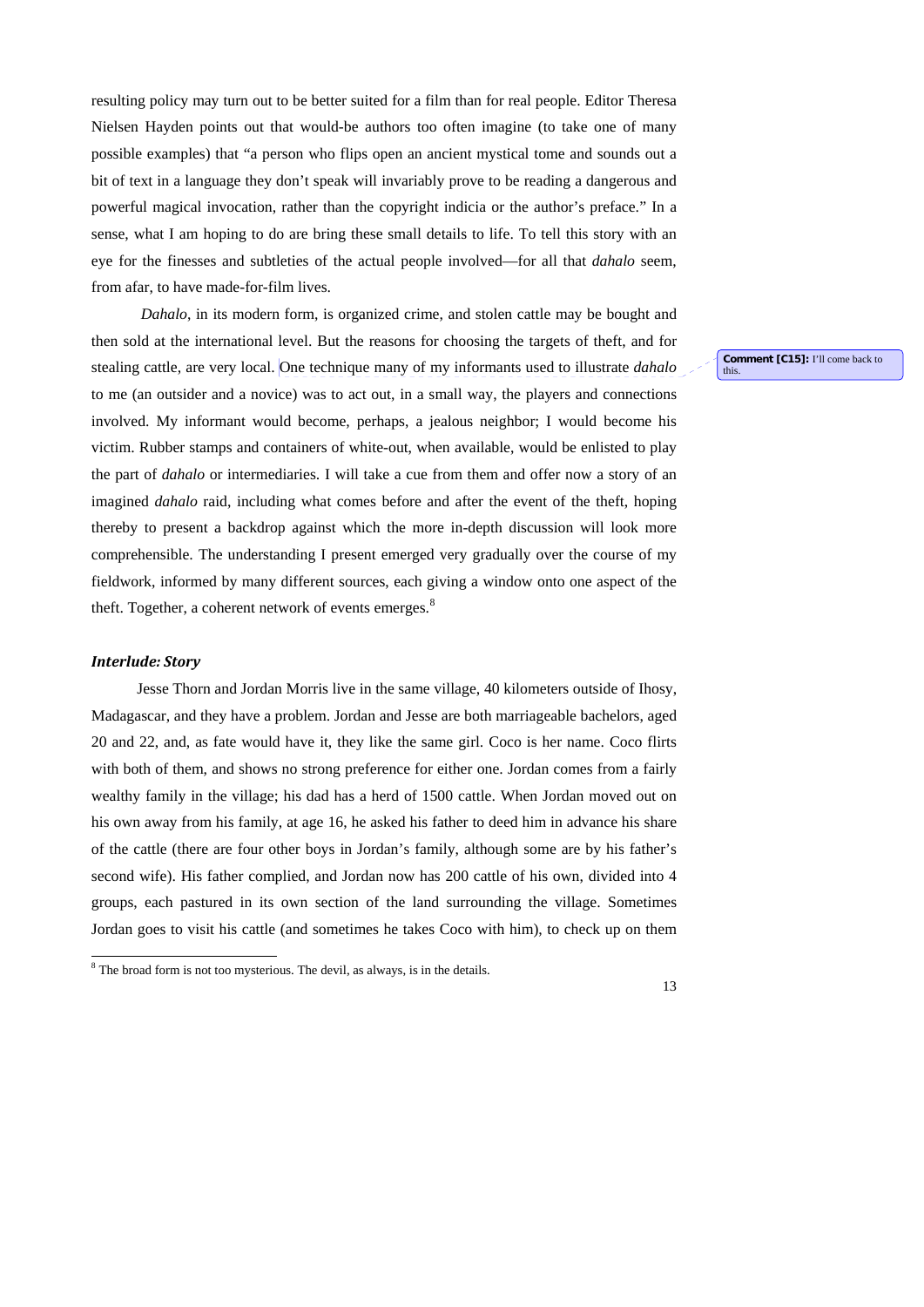and make sure he knows where they are, and of course it gives him pride. Look at those cattle, he thinks to himself—all mine. And it's true they look lovely, for this is the herd of the oldest cattle, the fattest, the most valuable. Their humps sway as they move, in what Jordan imagines is a stately fashion.

 Jesse has no cattle of his own; his father died when he was young, in a *dahalo* attack on the village—he was in the pasture still when the thieves came, and when he shot at them, they saw the flame of his gun against the night—, and his mother cultivates but it has only been enough to keep afloat for these past few years. Jesse, nonetheless, is healthy. For a while tensions have been growing between the two, Jesse, Jordan; it started out with this girl Coco, but has since become a matter of much smaller things, of other friends, of imagined slights. One day Jesse does what has been growing in his mind all along—he goes into Ihosy on Sunday, on foot, with one of his friends in the village, Wofy. Wofy is a *dahalo*, as everyone in the village knows, but also a friend of Jesse's, and so this is not too remarkable, the two of them going off together. You can never be certain when Wofy is being a *dahalo*, and when he is just being Wofy. In Ihosy, Wofy takes Jesse to the house of an older man, two kilometers outside town. The older man is a *dahalo* too, but has been in the game for a while; he's risen to the status of organizer. His name is Harold. Harold hosts meetings every Sunday here in Ihosy, and *dahalo*, when they're looking for work (i.e., cattle to be stolen), come to his house to be divided up into gangs to go after targets. At around 1 the meeting comes to order. Wofy has already introduced Jesse to Harold, and told him Jesse's purpose. (If you haven't guessed by now, here it is: Jesse is going to have Jordan's cattle stolen.) 10 *dahalo* fill the room; these are senior lieutenants, each with several men of their own waiting farther outside the village. All told they represent 50 *dahalo* looking for work. Harold asks how many guys are willing to go on a raid to Jesse's village for a theft of 50 cattle; 4 of the lieutenants, all from the other side of Ihosy and well distant from the target village, raise their hands. They represent 30 men. It takes on average about 2 men per head of cattle stolen, so Jesse indicates that this will work if all 30 can do it, and says that there are 4 guns in his village; how many guns can they contribute? They have 5 hunting rifles between them. That's fine, Jesse says, for two of the guns are in the same house and can be held by one man. Harold says that his superior will pay 150 000 Malagasy FMG per head delivered, and the lieutenants talk between them for a minute. If they didn't take this price, someone else would elsewhere, so they look up and agree to do it. It is arranged that they will deliver the cattle to a point 6 kilometers outside Vohibe, a discreet location. And so Jesse leaves with the four lieutenants to go round up the **Comment [c16]:** This story needs more pull, so people aren't just sitting there reading with their chins on their hands, absorbing dutifully this background, humming along to whatever's on the radio.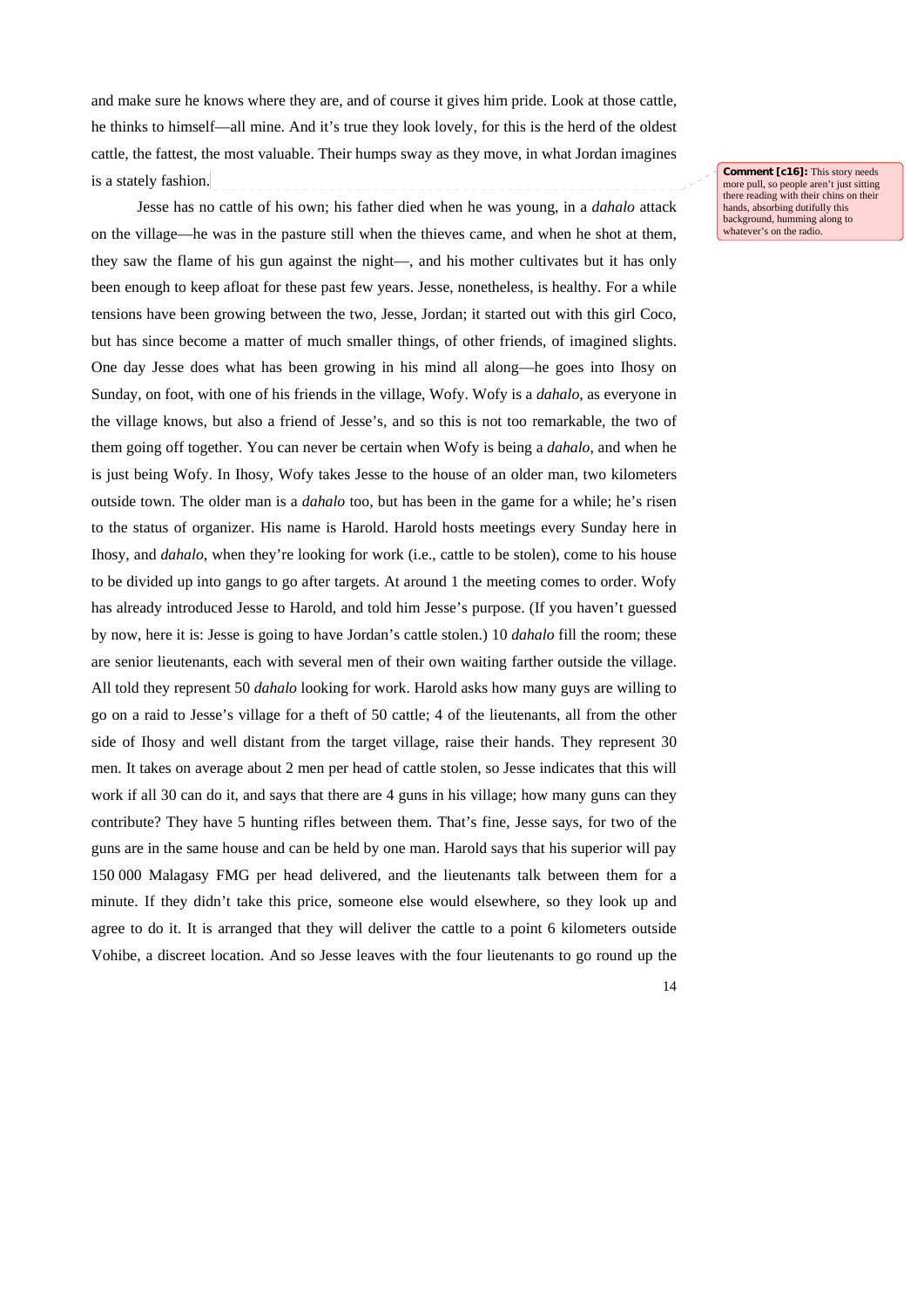rest of the men. Wofy stays in the house; he is looking for work elsewhere, somewhere distant from his and Jesse's village. It would not do to steal in the same village.

When Jesse and his *dahalo* are all together, Jesse maps out the layout of the village, with squares to mark each house and x's to represent the guns, and tells the group how many cattle they will be stealing and where the pasture of the herd of the fattest zebus is located. It will be best to strike around midnight, he says; the cattle group together in the northeast corner around that time, and the village will be asleep. They arrange a date, two weeks later a Tuesday—and the *dahalo* ask Jesse a few more questions, then all is settled and Jesse starts the walk back home.

After he leaves, the *dahalo* joke around some. Three of the lieutenants have worked together before, and have a fairly standard plan. Two wrestle briefly. They won't leave yet, not tonight; best to be safe. Most of the men are in their late teens or early twenties; the lietenants are a little bit older, though still quite fit.

A week and a half later, the *éclaireur* of the group, Peter, does his usual pre-theft routine—walks to the village and sets up camp a few kilometers outside, in the trees lining a small river. He checks on the cattle the night before the raid is scheduled to happen, to make sure that they are still pasturing in the same place and following the same routine. All is well. He settles down and waits.

The next evening the others arrive, on foot as always, with more bags of peanuts and manioc. They have been traveling for some days, staying at houses of *dahalo* they know along the route, or in safe spots the friends have arranged outside villages. They check in briefly and then divide themselves into three groups of ten. One group is made up of the thieves themselves, who will take the cattle from the pasture, round them up and run them out a kilometer away from the village. Another group will be waiting at this relay station, to take the cattle out the rest of the way. The first group will pass off the cattle and then go back to fortify the last group—which has been stationed in the village, with all but one of the guns, covering all the doors so that no villager can escape to follow the stolen cattle. They make sure especially to cover the doors of the houses with rifles.

The plan goes off without a hitch. Jesse has been pretending to be asleep in his bed, eyes half-open, waiting. Dogs bark to raise the alarm when the *dahalo* steal in to guard the doors, but by the time anyone has woken up, except for Jesse and Old Man Thurber (who sleeps poorly these days), they are all stationed. The villagers know that to try to leave the house now, even unarmed, even a child, is to be shot. They lay low in their houses. By the **Comment [c17]:** This is good. More of this.

**Comment [c18]:** There's no tension ! No tension at all

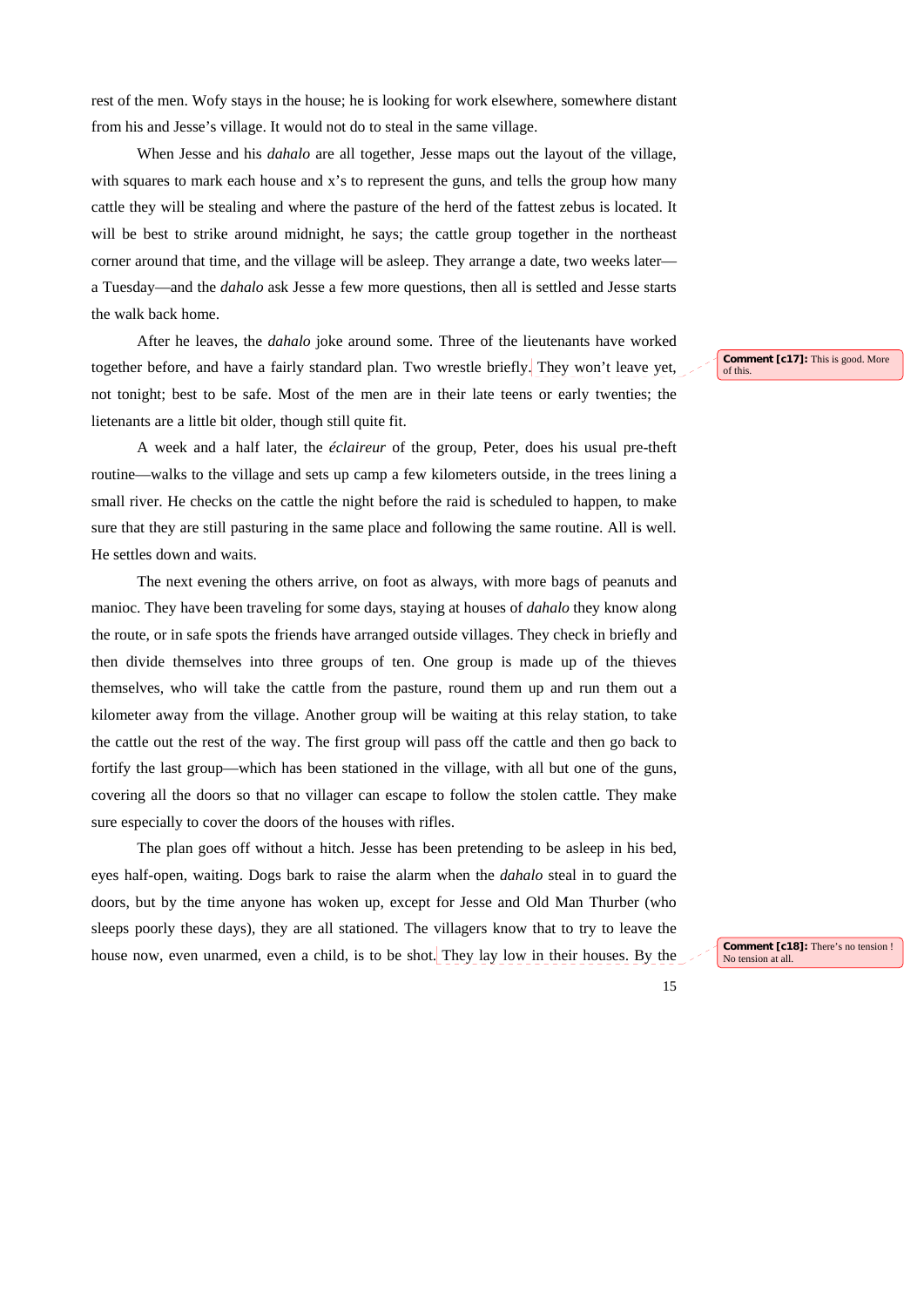time the *dahalo* back away from the village, the group with the stolen zebu is two hours ahead. The zebu dung is cold. 24 hours later, they are 200 kilometers to the northwest.

The villagers contact the *gendarmes* as soon as possible, but it is too late to catch the *dahalo*; they have gone through territory where there are no roads, and these are truly athletic men. Even the *gendarmes* who could possibly keep up are too late for it to be worth spending the money to go after these cattle. They take the information and the tag numbers of the stolen cattle, and say that they will keep an eye out for anyone trying to sell them.

The *dahalo* deliver the cattle to the appointed meeting spot, to another group of men, cattle herders for a significant cattle owner in the area. They receive their pay: 150 000 per head, just under 300 000 FMG each. It's enough to buy 10 beers each and a prostitute for a night, though not all will use it for just that; many will, but some will take the money to a party in their village, and spend extravagantly hoping to charm a particular girl; another will buy a nice shirt the next time he's in Ihosy, and a cell phone (he buys a Celtel SIM card, even though there is no phone service in his village); another will take that money home to build a house for his family, and maybe there will be enough left over to buy more candles and some sugar.

The cattle are now in the hands of this new group of men. They are delivered to their new owner, a man with business relations with a buyer in Antananarivo; he will add the cattle to his herd. He gets about 50 new cattle every few months. When the cattle come he has already prepared their papers (the numbers on the eartags of the cattle need to be filled in still, but it is signed and stamped with approval from the mayor's office; a small amount had to be paid for the favor. It is not too much, to this cattle owner, though it is a significant amount to that employee in the mayor's office, a welcome addition to his salary.). In a year's time the *gendarmes*, after news of a nearby *dahalo* raid, come around and ask to inspect his herd. He takes the captain of the *gendarmes* inside, to show him his book with all of his cattle registered. 1 000 000 FMG fall from the pages of the book into the hands of the captain. This is more than a month's salary for him, and as much as he would like to count through these cattle, it hasn't been easy to buy his kids notebooks and feed his family at the same time lately. He agrees that all is in order and heads back to his team. They will look elsewhere, says the captain.

In another two years, the cattle owner sells these 50 cattle, at 2 500 000 FMG each, to his buyer in Tana, a man with connections to senators, ministers. No one looks at the sale too closely, and everyone profits some. Even if the original owner had walked right next to the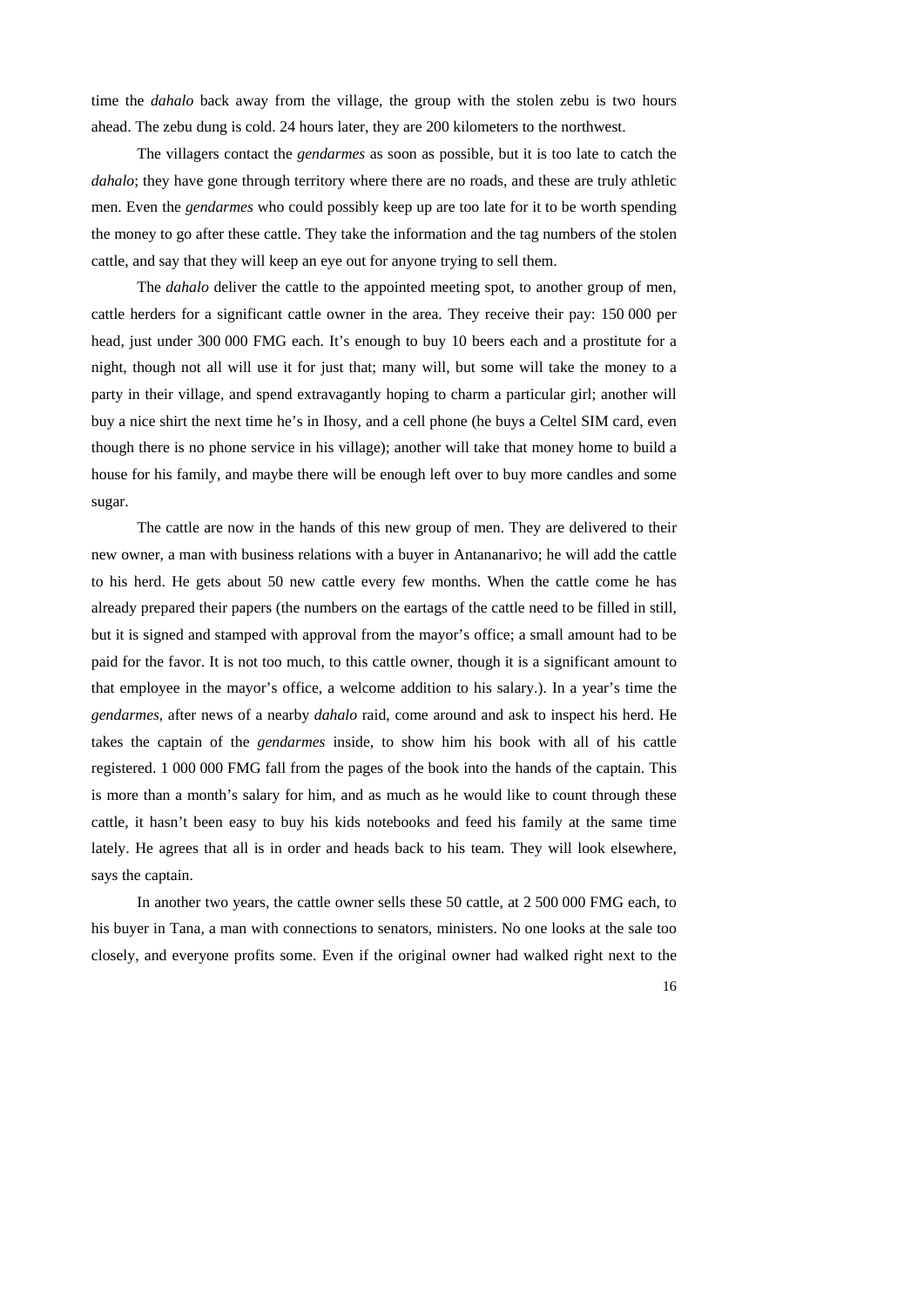cattle, he would not recognize them—they are bigger, fatter.<sup>[9](#page-16-0)</sup> They were stolen cattle once, but now they are well-documented, and the theft was long ago. It is not a theft for these players, but a trade; business, just business.

And Jordan? He got the girl after all. He lost 50 cattle, but still there were 150 left, and for Coco, who liked Jesse and Jordan about equally well, it was not a difficult choice.

# *(So These Are The Characters)*

## *Move Along*

-

This, as I have said, is one story. It is a story I have written more to illustrate the general scope of a "typical" theft than to give a qualitative, sensitive, detailed touch to the phenomenon. . But the longer I have waited to identify one gaping hole in this research, the more uncomfortable I have felt, so it will be best to admit, now, that my understanding of *dahalo* is riddled with partiality. I do not really know when *dahalo* marry, and who they marry when they do, and if they still go after girls after marriage, and anyway who become *dahalo* in any village, and for how long? It is a partial, sometimes confused picture that I have been able to glimpse, as looking at something for the first time but through a kaleidescope, and not half so regular. I know types that circulate in the popular imagination (some of which join together in a coherent narrative; some of which do not), but I do not know what kind of basis in lived experience they have. This stems from the fact, as noted in my presentation of methodology, that I did not live among *dahalo*, did not see which imagined characters are shadows of which real people the storyteller has known; do not know how many times stories had been retold, transmitted, and lost some in translation. It is a problem stemming from the chaotic nature of my informants—*gendarmes* and Italian expatriate Jesuits and displaced immigrants and "true" locals—each drawing from vastly different worlds and experiences. To live in Southern Madagascar is not a homogenizing thing. And all of these are local, none more authentic than any other. What I do know: from amid the jumble, actors emerge who steal cattle because they need the money to win girls, or build their wealth. It is unclear precisely who these actors are, and how the adaptive problems they face differ from similar men who do not become *dahalo*. As a foreigner in southern Madagascar, I am very visible, reasonably powerful, and so I can't slip below the radar too easily. I can't learn things without

emerged as questions. I need to move that part up.

**Comment [c19]:** These haven't yet

<span id="page-16-0"></span><sup>&</sup>lt;sup>9</sup> One technique to disguise stolen cattle is to change the color of the coats by throwing hot sand on them, sand like in the Sahara (Fanahy).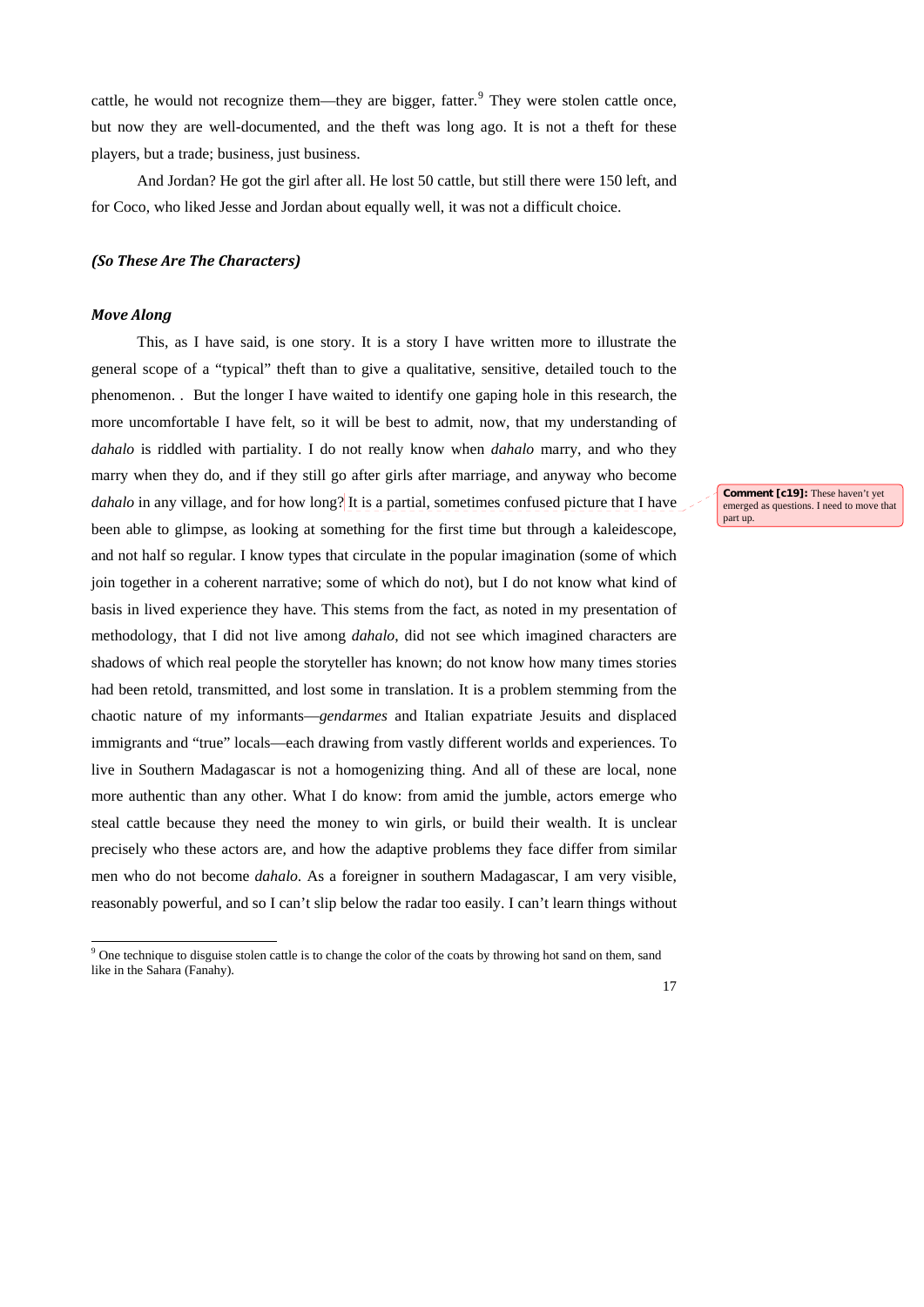people being very conscious that I'm learning them, which is a matter of my methodology and, too, its outcome: a paper to be, in some fashion at least, published. I'm in a position of power, but that power annuls my ability to gain and report information. This especially highlights that I am coming into a world with power relations already in place, and people will put me into a category even before they have seen me: a foreigner making investigations on the subject of *dahalo*. It is not a category *dahalo* will be expected to welcome.

Still, we make do, and make advances. It becomes apparent that the phenomenon of *dahalo* does not involve only the theft of cattle, or only thieves. It is spread wide, over much of Madagascar, in violence and corruption and business as usual, and, accordingly, there are many possible points to begin analysis. I will focus on only one of them: on the level at the root of this phenomenon, the basic unit, without which it might well roll to a halt—the young men who become cattle thieves, *dahalo*. It is not the only window into these activities. But it is one window. What motivates them to steal? What do they gain, and what options does this violence open up for them—and what risks, too? What is it about these circumstances, this environment, that speaks violence as the best option in the minds of these young men? Now that we have an idea of the general tenor of the activities, the players who might be involved, the interactions, the networks, we can procede with a more detailed analysis.

## **Part II: Analysis**

-

#### *Running on Empty*

Who are *dahalo*? One of the most obvious findings of my research was that there are many kinds; many levels of involvement, and involvement in different aspects of the phenomena. There are the bureaucratic *dahalo*, what one informant called the "*dahalo ambola ny tabatra*" (*dahalo* of the office), who falsify papers and accept bribes—the magistrates, the *gendarmes*, the judges (Fanahy).[10](#page-17-0) There are the *chefs de dahalo*, who organize raids and pay the muscle (minimally) for their services. There are the *dahalo* who buy stolen cattle. There are the *malaso*, who form the armed bands to steal cattle in the pay of the chefs de *dahalo*. There are the protectors, who ensure the security of an entire network of *dahalo*, to the point of arranging the deaths of any, *dahalo* or otherwise, who have leaked information about the

**Comment [c20]:** Too much me.

**Comment [c21]:** This section is a little confused, haphazard.

<span id="page-17-0"></span> $10$  Much of the information that follows is a result of two extensive interviews with FANAHY Solo Pierre, a 60-year-old politician who lives just outside of Ihosy. Fanahy is from the Bara ethnic group, has spent much time in the bush, and has known *dahalo* over many years.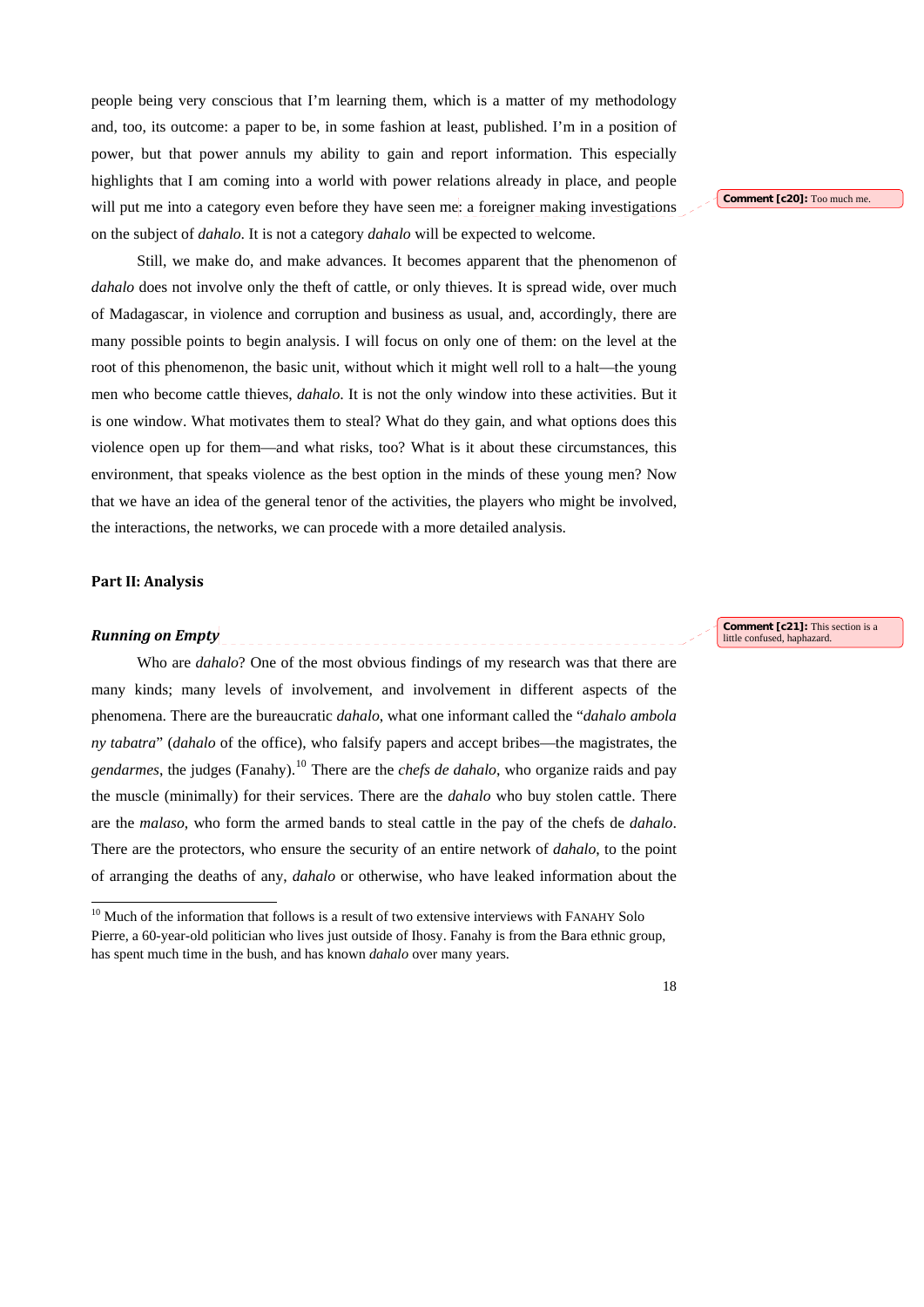organization (anonymous source). There are the *mpanarivo*, the men to whom *malaso* deliver their stolen cattle and who hold them safe from the law between the theft and the sale. There are the *mavo*, what my religious source identified as the lowest level of cattle thief—young men 16 or 17 years old, poor, who take cattle from their corrals.<sup>[11](#page-18-0)</sup>

Each of these kinds, if we can presume to categorize, is made up of its own typical players. I will focus on only one category of *dahalo*, those who do the work of stealing the cattle—which is also the category most locals imagine when they hear the word, and the players they tend to be most familiar with. By my hypothesis, these men should be on the low end of a position of significant inequality in reproductive outlook, a low end that can best be left behind with a violent strategy. And my informants often identified poverty as a cause at the root of the production of *dahalo*. [12](#page-18-1) 

Some of my sources characterized *dahalo* as the lazy poor—they might well work, but choose to steal instead (Suzanne; Commandant, Ambalavao; Fanahy). These thefts, to them, are problems of character. Few people are willing to offer any other explanation, or even entertain one—it is only indirectly that other characteristics emerge, or after deeper conversation, as with Fanahy. Sources agreed that *dahalo* come from "the bush, not the city" (Fanahy). They're aged between 12 and 40, said Fanahy; 12, notably, seemed to be the age at which he considered adolescence and manhood to begin (never 11, never 13). At age 12, he said, boys begin wanting to show that they're independent, and so for their income start stealing cattle; their parents are farmers, and so they mooch off of their parents for the basic necessities of subsistence and shelter. His kids did exactly that: lazed around the house all day, and when they got up hung out with lots of other "bad faith" kids, and that is how they were pulled into the *dahalo* game. It is interesting to note that he identifies the parents of *dahalo* not as *dahalo* themselves (elsewhere, he had said that being a *dahalo* was "almost inherited") but as farmers; I would suggest that this is not meant too literally but in the commonly accepted sense that everyone who lives in the country is a farmer. Given 80 boys

-

#### **Comment [c22]:** Show this

 $11$  *Mavo* is the Malagasy word for "yellow"—these thieves are so named because the soil of this region, a red, dense soil when it is on the ground, coats their clothing as they steal the cattle. As they are always on the run, with no time to wash their clothes, their shirts and pants and feet take on a yellow color, the color of the earth.

<span id="page-18-1"></span><span id="page-18-0"></span> $12$  On what appears at first a side note, they would also identify conflict (perhaps over girls, as with Jesse and Jordan) as the way the targets for thefts are chosen. Though such conflict involves different players than those that we are primarily concerned with—not *dahalo* themselves but rather those who direct them to a given victim—it is no less involved in the outcome. It is a sign of the importance of owning cattle, the wealth and value assigned to that, and also a measure of a definite inequality in cattle ownership. As we move through the words of my informants, inequality in cattle ownership will show itself more and more linked to inequality of reproductive access.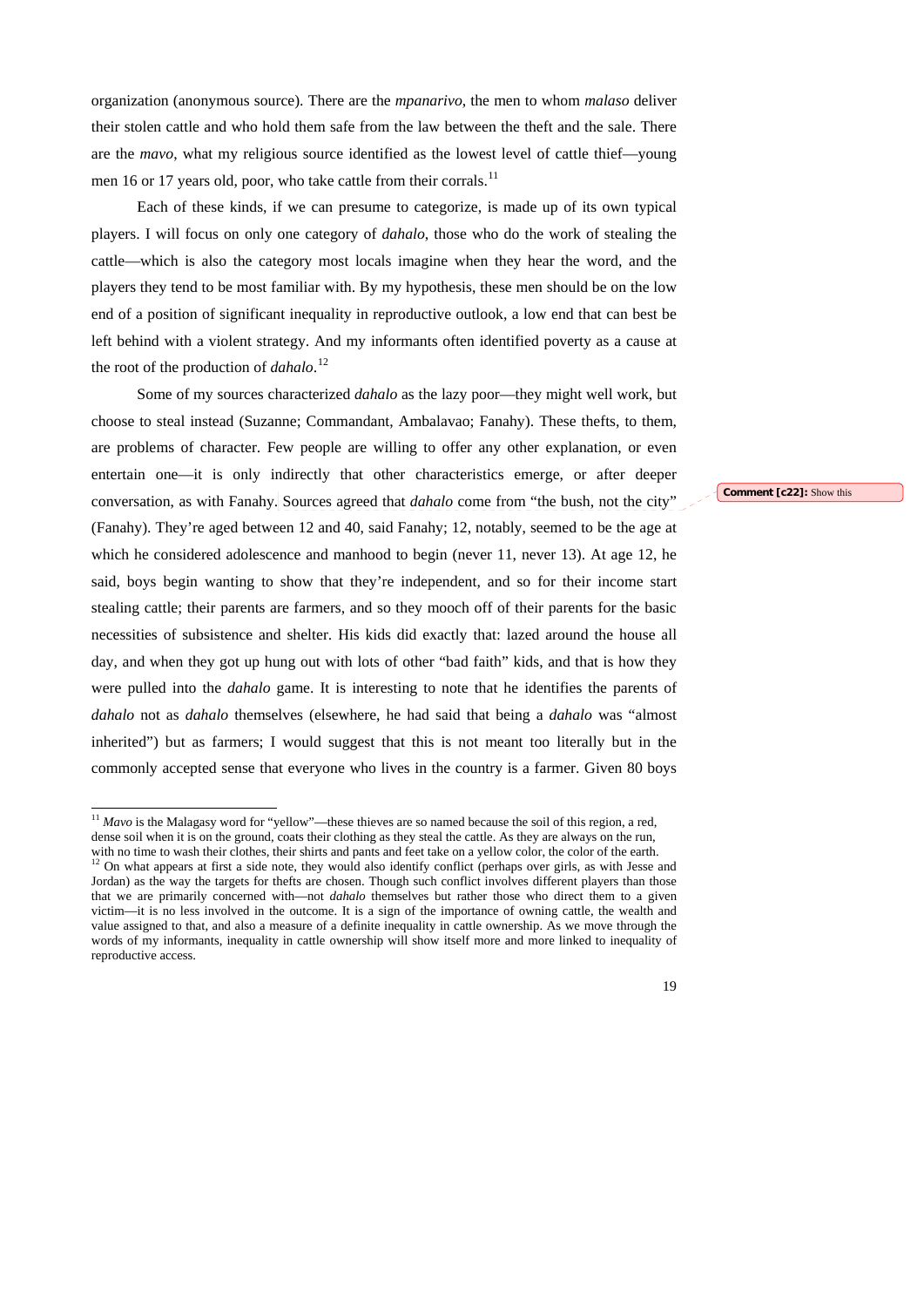in a village, he continued, perhaps 10 will farm, and the other 70 will become *dahalo*. He explains that these 70 are simply boys of bad faith, who don't want to "take up the spade" and do the work of farming. The parents of all boys give them guiding morals around the hearth, telling them "you mustn't give up the spade;" the 10 who farm are the ones who listened to their parents.

Nearly everyone I talked to hastened to say that *dahalo* were "people like everyone else," who live in villages and, to an outsider, are no different from the others. "Like us," said Fanahy, "they have an identification card, a birth certificate." It's not stamped on their forehead, he said. The differences my informants note tend to be ones of character. Fanahy continued, "But the spirit…" He trailed off here, and then offered that *dahalo* were like bats: "It's during the night that they work. During the day, they sleep. That's how the *dahalo* are." They don't farm, he said, because they're tired from working all night; although if they're in town for a long time, they will work (presumably in the fields of their family). The commandant of the Ihosy *gendarme*rie (who is perhaps farther removed from actual *dahalo*) made similar comments. They were only poorly raised, he said—farmers who want "a little bit more" than what they will make by selling their produce. The Malagasy religious man with whom I spoke was more sympathetic. The *dahalo* friend he had had, he said, was among the poorest in his village.

It is worth noting at this point, briefly and inexhaustively, the form cattle theft has historically taken in Bara culture. Continuing at least into the 1940s, young men seeking to marry young women would steal the cattle of their father-in-law-to-be; one or two, never very many. If the man succeeded at stealing these cattle, it was apparent to everyone involved that he was strong enough to protect the daughter of the "victim." It is a custom which has been coopted and transformed into this modern variation. In towns and cities, it is more rarely practiced; there are undoubtedly some villages where such theft is to this day considered necessary, but levels of adherence vary, I am sure. Cattle theft as organized crime took off in the 1970s, with the regime of Didier Ratsiraka and the Second Republic (Fanahy). In this new situation and environment, which is quite different from the environment in Madagascar through the 1940s, the phenomenon can become what it is—organized crime. But that is not putting a fine enough point on the matter. I will trace how the phenomenon sustains on an individual level, while paying attention also to how the macroscopic social environment shapes and interacts with that, makes it possible and comprehensible, when viewed from an evolutionary light. To do this, I'll attend to three aspects of being a *dahalo*: strength shown in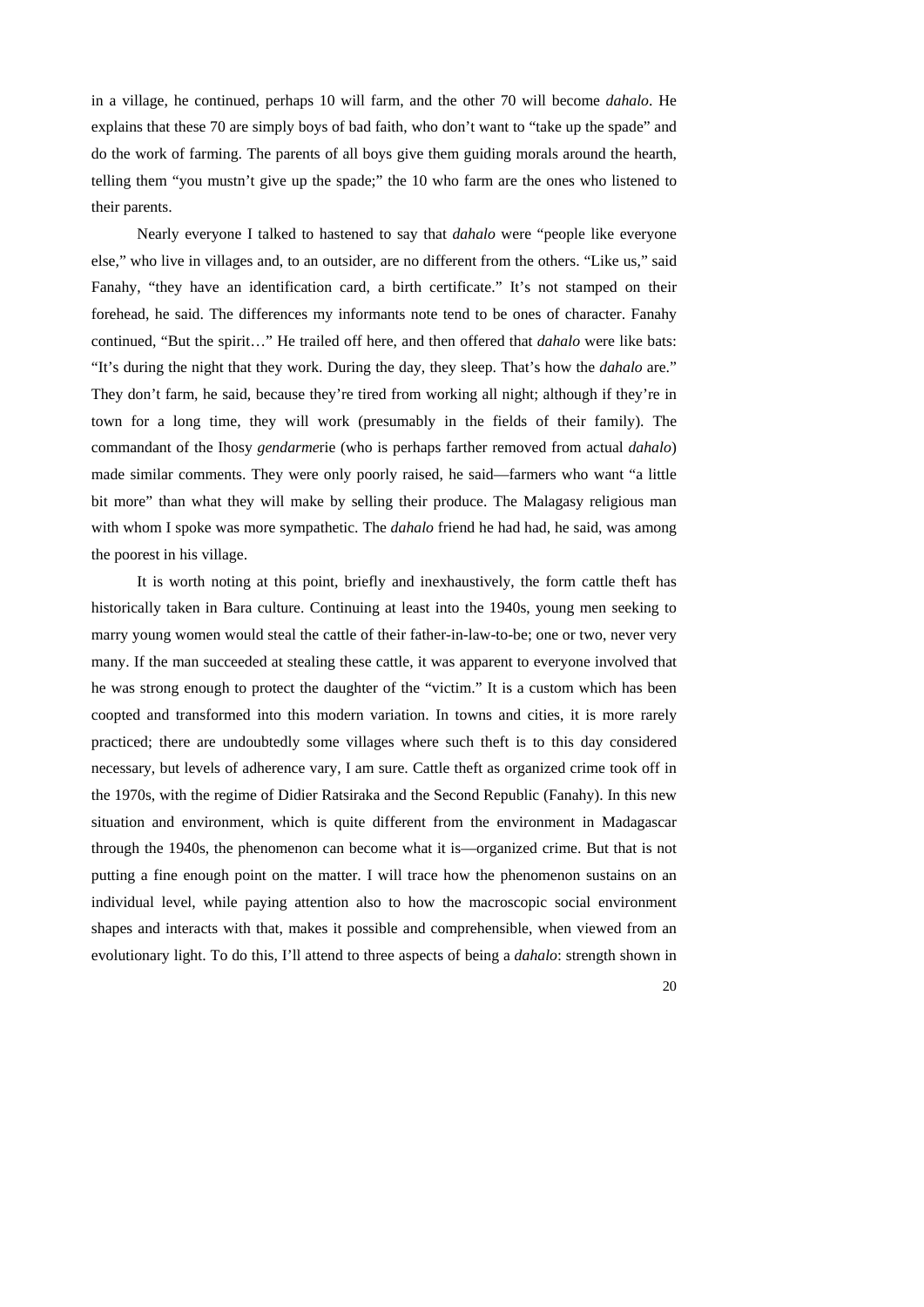stealing; the use of money gained; and the activities of *dahalo* of, shall we say, more mature years. The first will illustrate responses to *dahalo*; the second, some of the immediate actions *dahalo* take with their winnings; and the third, the hope behind it all, the hope of moving up.

#### *Beating Plowshares into Swords*

The theft of cattle is a highly demanding physical activity, more so than farming even, and as such can offer women very trustworthy insight into a man's fitness as a mate. Stealing shows strength. Young men become *dahalo*, the commandant of the Ambalavao *gendarme*rie told me, "to show that they are strong." He had explained to me that there were three prime factors behind *dahalo*: custom, poverty, and competition for marriage. Here he is speaking about what he called the custom side of *dahalo*. If you never steal any cattle, he said, historically and culturally, "everyone dominates you." On the other hand, everyone is afraid of a "king of cattle theft." This word king that he used is loaded with connotations of dominance, of wealth, of power. Everyone in a community knows who the *dahalo* are, he said: "it's an honor" to be a *dahalo*. When I asked asked if they were married, he looked at me in disbelief, as if to ask if I had even been listening to him: of course they are married, he said, this is "the strongest man in the village" we're talking about. This explanation is fairly typical of explanations of the "cultural" side of cattle theft; my sources differed, however, about how much that customary aspect was alive in practice today. Notably, "competition for marriage," *aside* from chalking it up to custom, was the third and last of the commandant's constellation of key factors that influence a young man to act as a *dahalo.* The commandant said that *dahalo* also steal in order to be competitive potential mates: if he and another guy were competing for a girl, he said, and the other guy was wealthier in cattle than he was, she will always choose the other guy. Suitability for marriage is directly related to how many cattle you own: he who owns more is the marrier.

Prosper, an Ambalavao resident and *dahalo* expert, said that once, young girls were attracted to *dahalo*, and successful *dahalo* could have their pick of the women in the village to marry. No longer, he says. Girls recognize that *dahalo* are men "looking for problems in life;" on top of this, for each zebu stolen four must be paid in return, and those come from the family of the thief. This price is prohibitive (if a *dahalo* is caught). If what he says is true of the current situation, it could be that young men are only hoping to become *dahalo* to quickly make a windfall of money or cattle, and then get out of the game and look for a wife with whom to settle down.

**Comment [c23]:** Good, thanks

**Comment [c24]:** This almost derails. If it could hide better, tuck itself in.

**Comment [c25]:** It's just not pulling me in. I have to try really hard to care, concentrate to see where this is going. Offer a trail, at the least.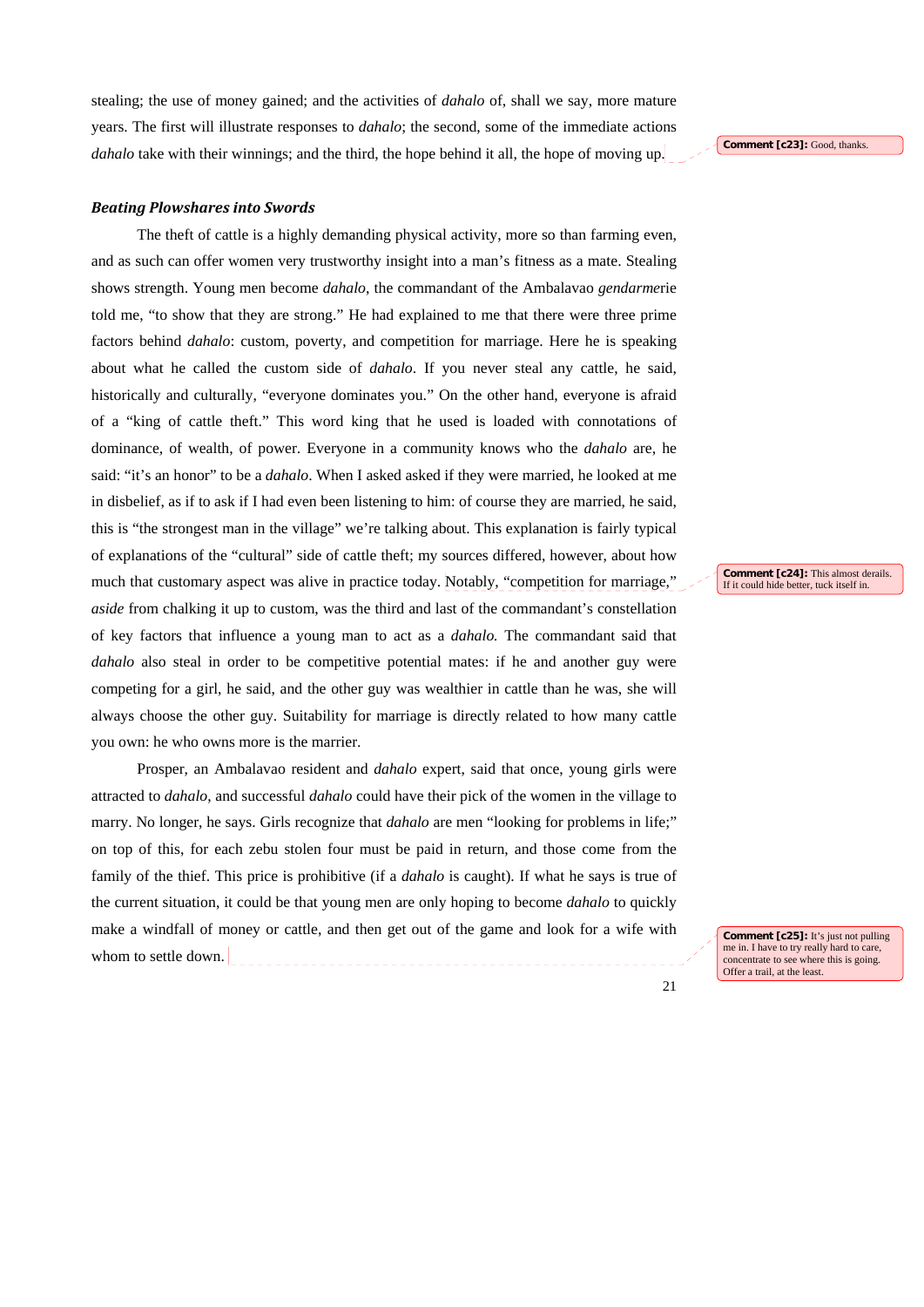Jimmy and Donatien, two instructors at a school which houses many children of *dahalo*, told me that a villager is not considered a real man until he has been to prison. It is not enough to steal cattle. When you come back an ex-convict, they said, you get a hero's welcome in your village. Young girls and women jump at you. You are famous. They said that the custom of stealing cattle for marriage is alive and well in the countryside; if you are educated and want to marry a girl from one of the larger towns (like Ihosy), you might not do it, but if you wanted to return to your village and marry a girl from there, the father probably wouldn't grant permission until you had stolen zebu, to prove that you are strong enough to protect his daughter. Suzanne, the secretary of the urban commune of Ihosy, echoed what Jimmy and Donatien had said, but placed that custom 50 years prior: in the past, she said, women would ask a suitor if he had been to jail. If he had not, she would not accept him as a husband (it is interesting to note that most men, in contrast to Suzanne, put the approval or denial of a suitor, not on the shoulders of the bride-to-be, but on those of her family). Being to prison made him a man. Even if he was rich, even if he had stolen cattle aplenty—if he had not been to jail, she would not accept him. Fanahy (Suzanne's cousin, and likely the source of the information she told me) said that, historically (through 1940 or so), if a man had never stolen cattle and, especially, never been to prison, he was considered "a coward." Having been to prison showed that he was "a truly good guy;" he had done the act "before the people," brazenly—"he's a warrior, him, a fighter" the villagers would say among themselves.<sup>[13](#page-21-0)</sup> When he came out of jail, all the families would press their daughters toward him, saying, "this is a man." Now, though, "everyone distrusts an ex-convict." "Be careful," they tell each other, "he's a bad guy." These days, to be marriageable is to have worked honestly (Fanahy).

I spoke also to a Malagasy religious man, who had grown up in the Bongolava region<sup>14</sup> and had a close friend in his youth who was a *dahalo*. Before, he said, when it was cultural, there were rules. You would go into a neighboring village and steal the cattle there, and if you made it out past a certain limit, a halfway line, the people of that village would raise their hands in defeat and let their cattle go.<sup>[15](#page-21-2)</sup> They would acknowledge that you were the

-

<span id="page-21-2"></span><span id="page-21-1"></span><span id="page-21-0"></span><sup>14</sup> The Bongolava region is historically home not to the Bara ethnic group but to the Sakalava, and more recently the Merina. Thus cattle theft there has a slightly different historical form; however, the points he makes serve equally well to illustrate Bara cattle theft. Like in Capture the Flag.

22

**Comment [c26]:** His voice vanishes behind this parenthesis, you don't realize he is talking.

<sup>13</sup> While this is not a subject I will pursue in this paper, Fanahy's responses suggest that to be a *convicted dahalo* was considered a sort of rebellion against state power. It is notable that the Bara were among the least subjugated of any of Madagascar's ethnic groups, either under the French colonial regime or the Merina pre-colonial one. There is a story about the Fandana rock formation that exalts a similar fierce independence among the Bara.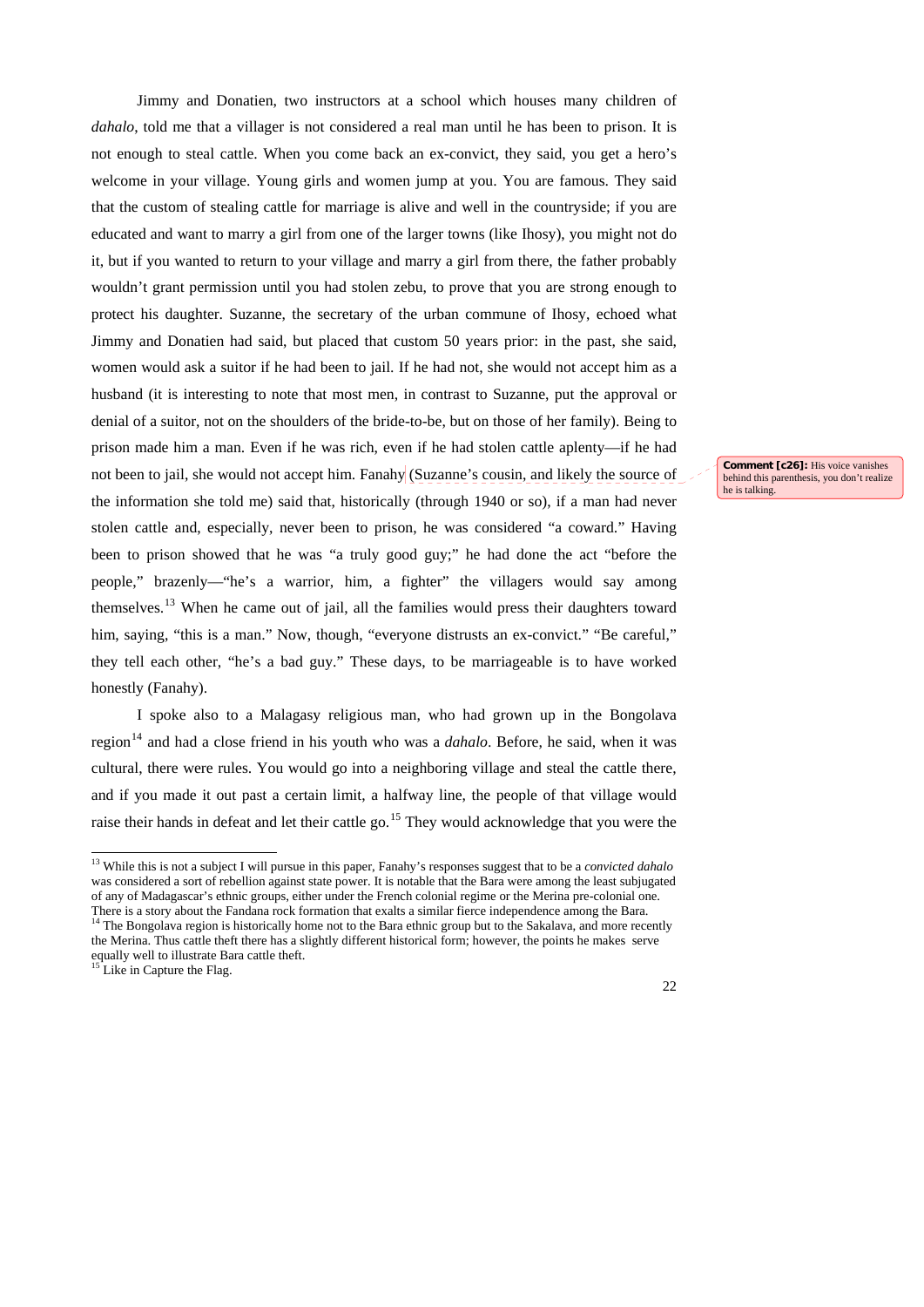stronger one, but will say, wait till next time—next week I could steal your cattle. And so it went, back and forth, with rules. Like in a sport, he offered, you could use certain weapons (not rifles), and there were boundaries. I find his comparison to sports a valuable one: rules, here as in sports, perhaps served to standardize what it meant to "win;" to know what winning indicates for the victor, i.e., that he is strongest. (There are no more rules, he seemed to lament.) Similarly (although this is not a custom of the Bara people, said Fanahy, himself Bara and "a native of this region [Ihosy]"), there are some southern Malagasy who do not allow cattle to be inherited; instead, a man's cattle are all killed upon his death.<sup>[16](#page-22-0)</sup> This can yield conflict between a son and a father: the son wants to get rich, and his father has 5000 zebu that will, however, all be killed on his death. The son may contact someone outside, a *fatidra* (a term specific to *dahalo* meaning blood brotherhood) far away, and this *fatidra* will (with accomplices) steal the cattle and then hold on to them for 2, 3, 4 years; meanwhile he might give the son some of his, which have been replaced by this new influx of cattle. After enough time, the son will take the cattle stolen from his father and become rich. It is a waste, true, to kill all of these cattle on someone's death, said my informant, but it is a matter of honor to have a funeral like that. And there is a moral behind it: in this way, the son must gain his wealth by his own strength, his own reason; the playing field is levelled with each generation (Malagasy religious man). And so once again, I argue, the rules give a standard for judging achievement in this work, so that achievement reflects ability as closely as possible. To give yet another example, said the religious man, the house of the father, in some societies, is burned when he dies. There is also the custom that young men leave the house of their fathers at 15 (or thereabouts), to go and seek their fortune. Then son goes far away, from his village and his family, and perhaps starts by working and then buying some chickens. He raises them, gets more chickens, his flock grows, until he has enough to buy some sheep, goats, and, in the end, cattle. In this way, little by little, he builds his fortune. At 25 or 30 he may have a sizeable herd of cattle, and then he marries.

From 1970 onwards,  $17$  Fanahy told me that the nature of cattle theft changed: it became like in Westerns, he said, although instead of on horseback these thieves do everything on foot, a sprint—they can cover 200 km in 24 hours "with their physical strength." So today, despite a different character to the thefts, it is still something requiring a formidable physical fitness—women, men often told me when I asked, weren't *dahalo*

-

**Comment [c27]:** Could go a little deeper, more explicit. Analyze! Don't just present. Give people examples, ways to interpret.

**Comment [c28]:** Use this sentence structure betteR.

<sup>&</sup>lt;sup>16</sup> A custom also mentioned by academic Rabarijaona Bernadin (personal communication).

<span id="page-22-1"></span><span id="page-22-0"></span><sup>&</sup>lt;sup>17</sup> This date, intriguingly, coincides with Madagascar's Second Republic and Ratsiraka's regime.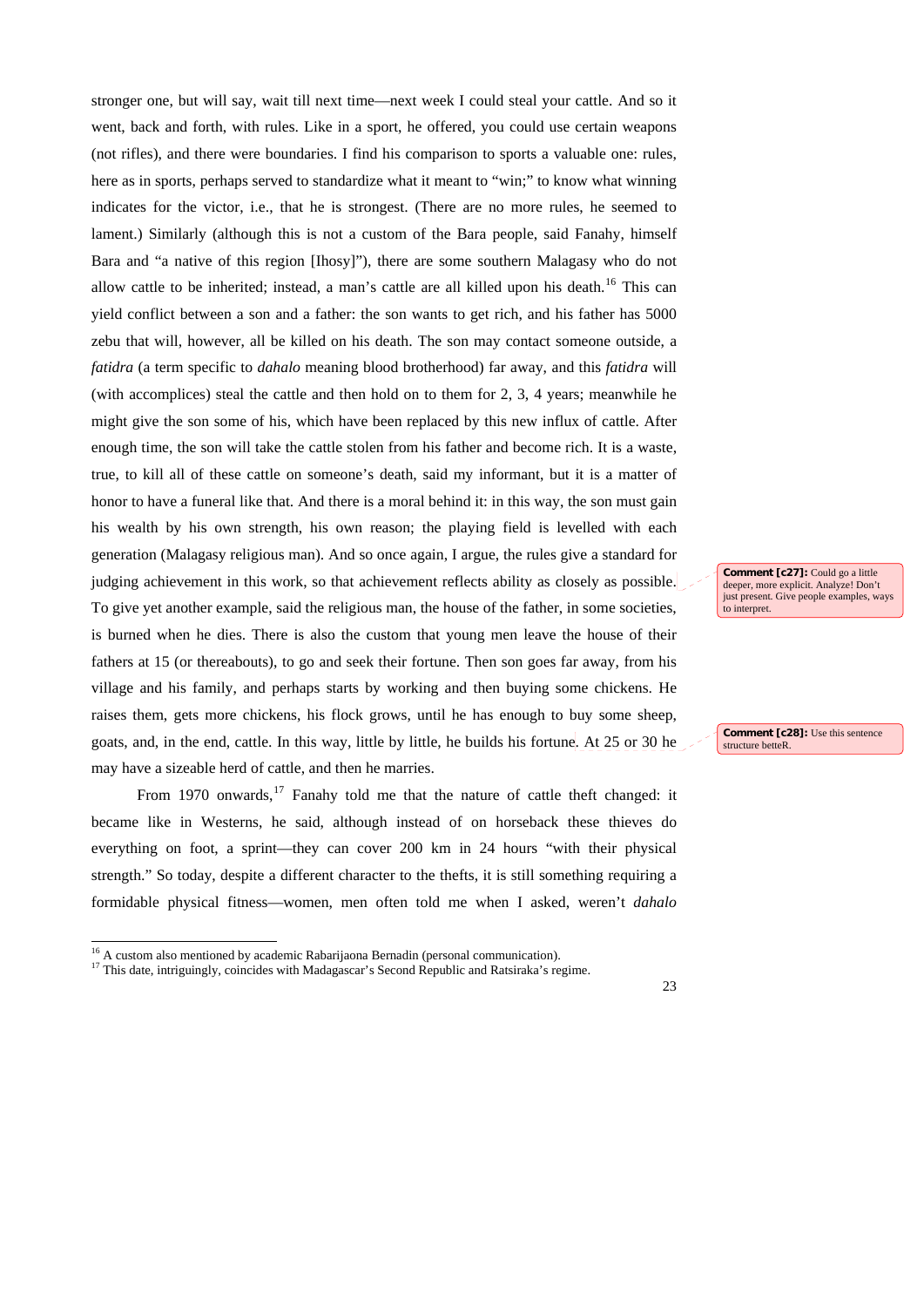because they couldn't be, they are too weak physically; and *dahalo* are never older than 25, said the commandant of the Ihosy *gendarmes*' brigade, because 25 is "already old" for the demanding work they must do. After 25, they have to retire. I find it worthwhile to attend to this historical view of *dahalo*, because the sports interpretation seems significant: this is an activity that, beyond offering a chance to quickly signal fitness as a provider of resources (wealth), can also signal really significant physical fitness.

## *(Every Girl's Crazy 'bout a) Sharp Dressed Man*

What do *dahalo* do with the money they earn? This is another, and a very significant, aspect of the theft of cattle. To be a *dahalo* is an indicator of physical fitness, as explored above—a perennial contender for what women are most looking for in a mate. The other major contender is the ability to provide resources. Do young men become *dahalo* in order to quickly increase their wealth?

Every informant concurred on this matter: *dahalo*, at least the young ones who commit the actual thefts, do not make much money. For the best cattle, zebu weighing 400 kilos, a *dahalo* might be paid 150 000 FMG a head (Fanahy).<sup>[18](#page-23-0)</sup> These are cattle with a market value of 2 500 000 FMG, he said. If your share of the stolen herd is 2 cattle (a typical ratio of cattle per *dahalo*), you're making 300 000—best case. "10 beers and a woman" later, he said, and your money is finished. He suggests here what *dahalo* do with their earnings, from what he calls this "mauvais travail:" they buy time with prostitutes.<sup>[19](#page-23-1)</sup> It's not about love in these relationships, he would say. When I asked if *dahalo* were married, he said that yes, like everyone they are married, they have kids; the difference is that they raise their children with money they make from that work—stealing cattle—instead of another. He had broken *dahalo* into two broad categories—"adolescents,"[20](#page-23-2) and "mature" men—and said that the adolescents steal cattle so that they can have money to buy such prostitutes (the mature men's reasons I will present in the following section). Prosper, too, said that having money to buy prostitutes was one reason *dahalo* stole; and Suzanne said that they steal for pleasure: being able to have

-

**Comment [c29]:** Yeah. Now build this up. Make it drive home.

**Comment [c30]:** Jumpy, scattery. Haven't talked about this yet.

**Comment [c31]:** The truth is, you don't need this many examples. You can dispense with some of them, and devote more space to saying the things that are almost said, to making the complacency of this paper something spare and aggressive.

<sup>&</sup>lt;sup>18</sup> This price correlates closely with others I was given. None ranged beyond 100 000 and 200 000 Malagasy francs.

<sup>&</sup>lt;sup>19</sup> It is often unclear whether informants, who tend to speak in euphemisms like "pour faire plaisir avec une femme" or "pour se gaspiller avec les jeunes filles," are speaking of outright prostitution or, more generally, attracting ladies by spending money. One informant told me that, in the countryside, girls sometimes tend towards prostitution (he attributed this to a lack of education); it could be that this prostitution is not always formalized, and the activity occupies more of a middle ground.

<span id="page-23-2"></span><span id="page-23-1"></span><span id="page-23-0"></span><sup>20</sup> When I pressed him, he specified "adolescent" as meaning between the ages of 12 and 30.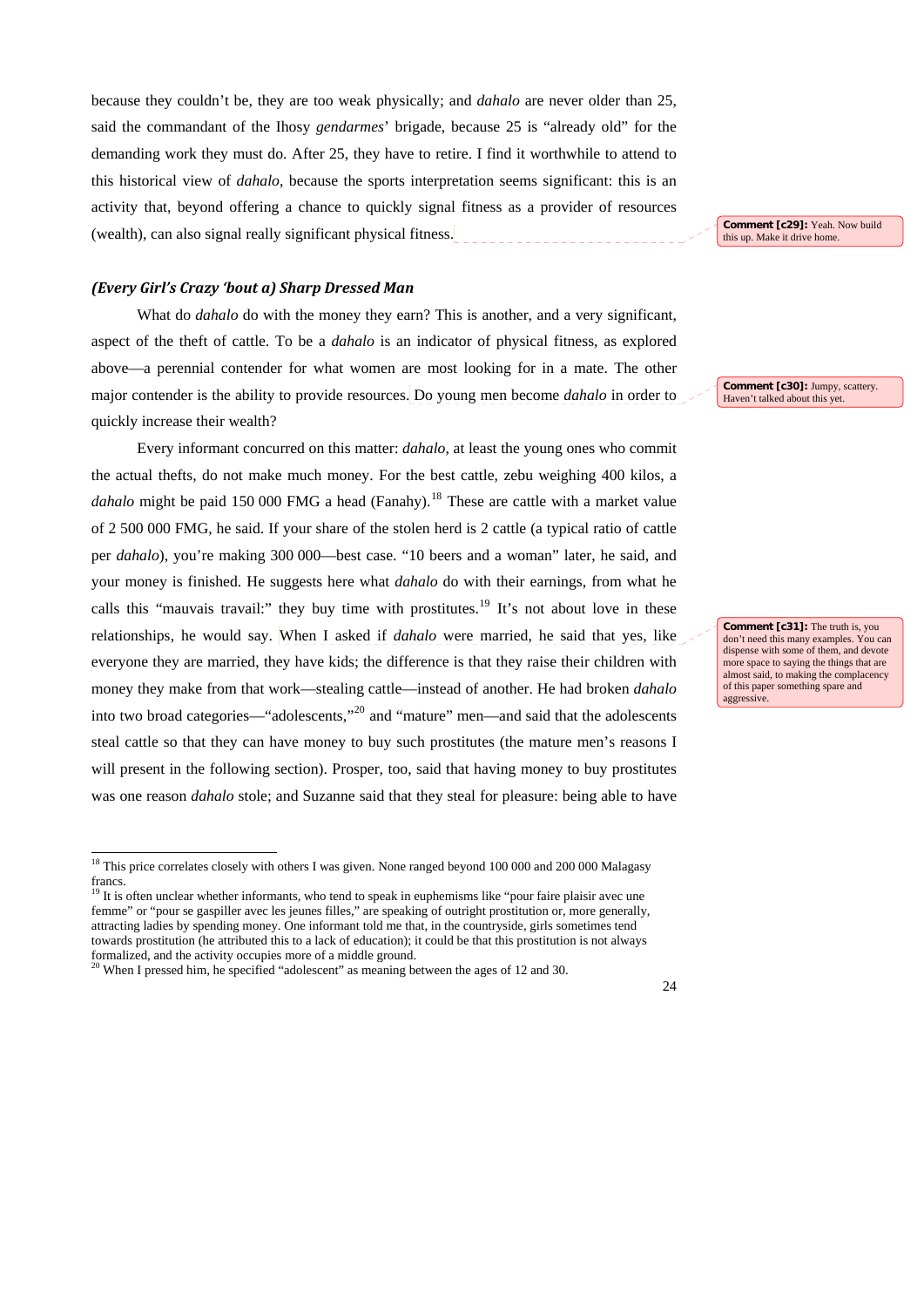money so that they can get girls, since their parents don't give them any.[21](#page-24-0) The *gendarmes*' commandant in Ihosy too said that *dahalo* don't get much money, and what they get they spend on "girls and consuming alcohol."

Closely linked to this usage of money for prostitution is attracting women with an eye towards the longer term. If you walk around at a party but have nothing in your pockets, said the adjoint to the commandant in Ambalavao, can't even buy a beer, can't treat girls, can't throw your money around in a pretense of richness with everyone watching—a guy would be ashamed of that, he said. Suzanne identified buying clothes as one activity *dahalo* with newly-filled pockets pursue. The Bara, she said, before, didn't hardly wear real clothing; now the boys all want to wear good clothes, nice T-shirts—they want to dress well. At one point I had asked two schoolteachers, Jimmy and Donatien, "What is wealth?" Jimmy had asked me, rhetorically, what context I was talking about. There are the towns and cities, he said, and there it's owning a car, a house. And then there's the country; and in the country, wealth is cattle.<sup>[22](#page-24-1)</sup> He noted that coming from Fianarantsoa to a village, however, every villager would consider them rich, purely from the fact that they live in the city. But they think of themselves as poor, and no one in the city has the kind of cattle people out in the country have. I asked Jimmy if he would call *dahalo* rich; "obviously," he said. They have a lot of cattle. So goods that aren't really very available to villagers (recall that in Analamatsara, a rather typical village in this respect, the closest town that sells even sugar and salt is 20 kilometers away) take on a valuation of wealth, and for a *dahalo*, I hypothesized, the more you can get goods that aren't too available to villagers, the richer you can appear.

This was born out in my research. I had asked Fanahy what had changed between 1940 and 1970; why did the *dahalo* phenomenon take this new turn? At first he would say only that the times had changed, but as I insisted, he offered that it was development, too. "*Chez les Bara, tout le monde ont des appareils*" now, he said. Around 1970, development had started to pick up. People would see things and say, "*j'ai tenté d'avoir cet appareil.*" "Starting after the revolution," young *dahalo* would begin to say, "I need a cell phone, I need women; I need beer, rum." It's interesting that he links all of these together. Madagascar now, he says, is "nearly modern: *s'il y a des appareils chez vous* [in America], *ça arrive ici. Meme en brousse*." But to get these, people steal "the goods of others." They don't even know how to work the things they buy, he said: "a thing like that," he said, indicating my tape recorder,

-

 $21$  (Money, not girls.) (Well also they don't give them girls. Hence the debacle.)

<sup>&</sup>lt;sup>22</sup> I asked my religious source the same question : what is wealth ? He responded almost as if he were quoting

<span id="page-24-1"></span><span id="page-24-0"></span>the school teachers: in the city, it's having a big house, big buildings, cars. In the country, it's cattle.

 $25$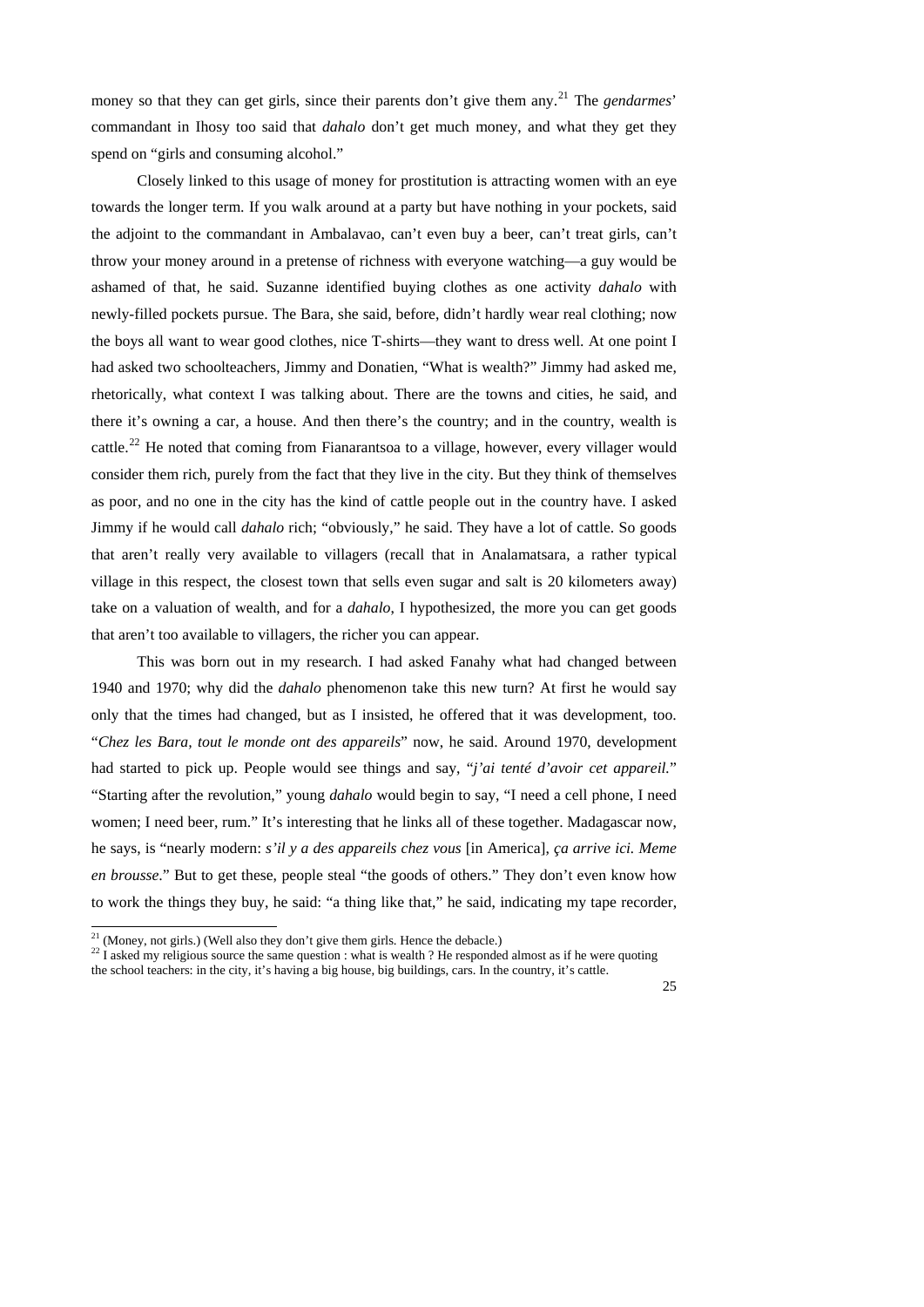"they want that, but they don't even know how to work it." It's just a gesture. Unless it's a TV, something they truly enjoy, it's just something "to show off." He emphasized that it's been since the revolution that this has changed: there's less state control. He gives the example of all the approval needed to buy a gun, during colonialism, when you had to go through each level of government, from the neighborhood on up. Now it all happens outside the reach of the state. If you want a good thing, you have to buy it with bad money, money from the "*mauvais jeu*." There's not enough otherwise. Now, "if you have money, you can buy anything." Money is easy to find here, but you never know where anyone's money came from. "*Ici chez nous, il n'y a pas de controle entre le fanjakana et le people, quoi. Ca provoque de mauvaise foi pour les malfaiteurs*." *Dahalo*, then, can win girls they wouldn't have gotten otherwise—both prostitution and general sexual competiton requires money that they wouldn't have, if they didn't steal it.

**Comment [c32]:** Now you need to analyze. Say why you told us all this. What does it show

## *I Did It My Way*

-

"Hope has two daughters, anger and courage. They are both lovely."

(attributed to St. Augustine)

One of the foundations of my argument has been that violence, as an inherently risky strategy (it invites reciprocation in kind), should be tempting only when it seems to offer hope for advancement. Even when this hope is distant and slim, if the average benefits to fitness outweigh the average costs, it is hope enough. What are the possible futures once a man has chosen this path? Who is he looking to become?

I have asked this question to several sources: is there any hope for low-level *dahalo* to ascend through the ranks and become a higher-up *dahalo*, like the *chefs de dahalo*? Typically the answer has been no: there is no hope. The Malagasy religious man was one of these; they are paid too little, he said, to move up. I asked why *dahalo* didn't ask for a higher price for the cattle they delivered; after all, the bosses couldn't sell the cattle without someone to steal it. They are an integral piece. He said that yes, they *could* ask for higher prices; but the boss would simply take his work order elsewhere. There are plenty of *dahalo* who will be willing to do it for the going price, as low as it is. It's a question of supply and demand, he said.<sup>[23](#page-25-0)</sup> And this low pay makes sense: in any hierarchy, the person on top is always at a dangerous

<span id="page-25-0"></span><sup>&</sup>lt;sup>23</sup> And sure there might be more *dahalo* than can be gainfully employed. It doesn't need to be, guaranteed, the best option for all players. There only needs to be the hope that you'll be among the few who stand out.

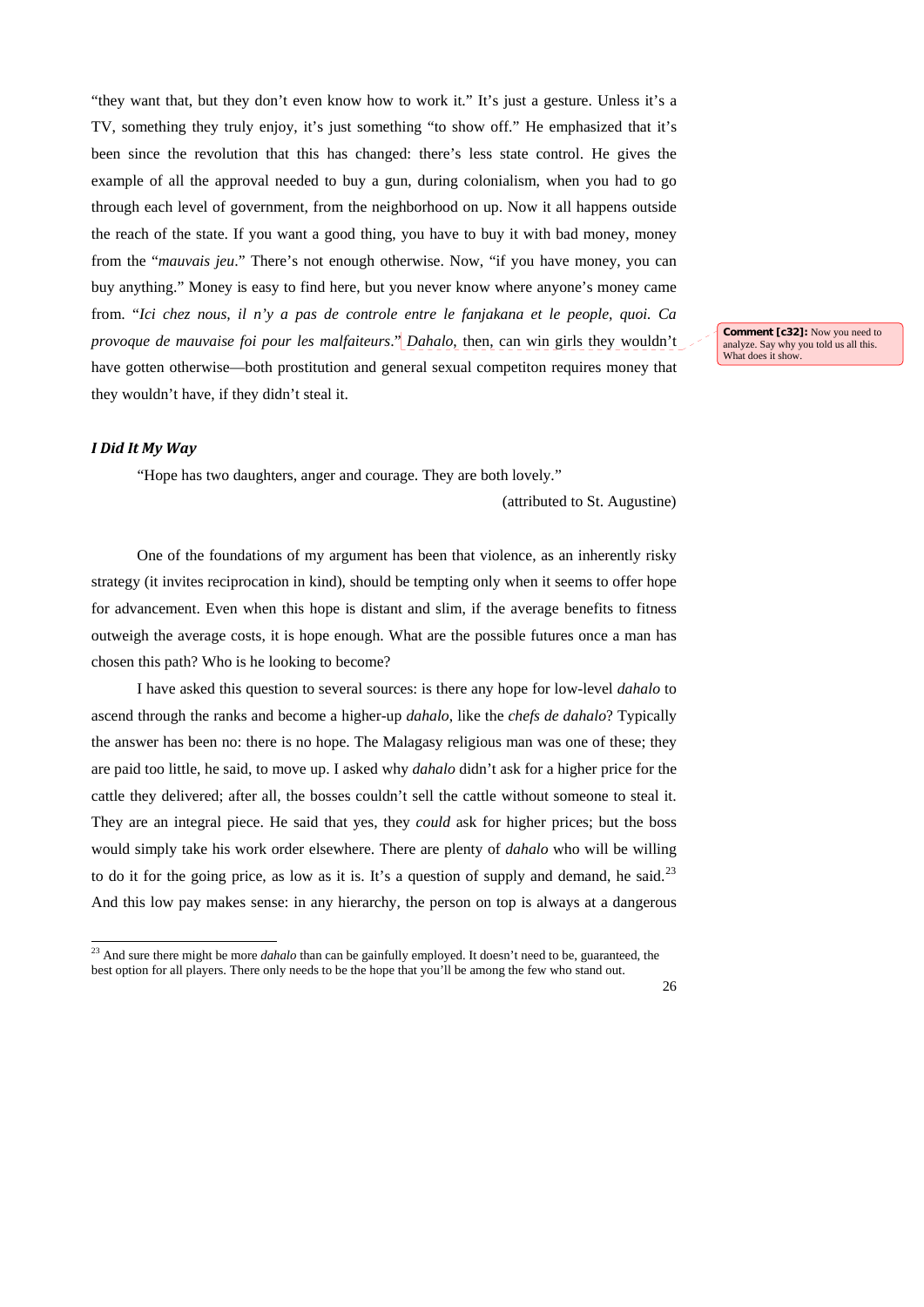position. When UNC is number one in the nation in college basketball (as happens quite often)<sup>[24](#page-26-0)</sup>, every team the Tar Heels play gears up especially for that game. They are trying to knock down the number one seed, to take a victory over what is (no longer, they are hoping) the best team in the country. If you're on top, you're precariously so. And in organized crime, the bosses, knowing this fact, should take the lion's share of the money; the muscle, the lieutenants will get their cut, but never enough to approach what the bosses take. Because if it is all share and share alike, some uppity young *dahalo* can make enough to garner power and a faction of his own, and, just maybe, knock off the guy on top.

 And again, as Fanahy was sketching me a fuller picture of the *chef de dahalo*, he told me that this was someone small-fry *dahalo* couldn't hope to become. And he is not easily attacked or knocked down, he said: he knows the *gendarmes*, the courts of justice, the procureur… and on top of all this (and perhaps because of it), he is very much feared among the *dahalo*. But the more Fanahy spoke, the more it seemed possible that some *dahalo*—if not the average *dahalo*, or even a moderately successful one—might hope for such prospects. "There are grades, like the military," he said.<sup>25</sup> First you have the cadets, who know nothing at all and are new to the game. These start low and learn "little by little." There is a progression, an advancement. "There are stages," he said, "grades, steps." There's the *chef* and he has his team; a vice-commander, who tells the men, that's your leader there, you need to listen to him (he's not "a leader by studies, but a leader by physical force," Fanahy noted). And there is a specialization between the *dahalo*, he said. There's an "*operateur… dispositions de combat… les tireurs d'élite*." Every group has its sharpshooter, and every group its *éclaireur*. "*Il y a un sprint qui est dangereux a mille mètres ou bien à marathon.*" These last are the ones who can do 200 km in 24 hours, and it is they who make up the relay subgroup that take the stolen zebu far from the village. "*C'est un jeu!*" he said, "*un jeu, un sport. Mais un jeu…un mauvais jeu. Exploitation de l'homme par l'homme, ça. Il ne garde pas les mots de Dieu. Mais il a volé…*"

Then there are the experienced, older *dahalo*, and these are the leaders. *The chef de dahalo* is always "*un grand patron*," he said—because conversely, if anyone has that many zebus, you can bet he did some bad things in the past. But now "he has left the *mauvais jeu*,"

-

<sup>&</sup>lt;sup>24</sup> To the dismay of those hapless Duke fans...

<span id="page-26-1"></span><span id="page-26-0"></span><sup>&</sup>lt;sup>25</sup> His original French was « échelons, » a word that has the connotation also of rungs on a ladder.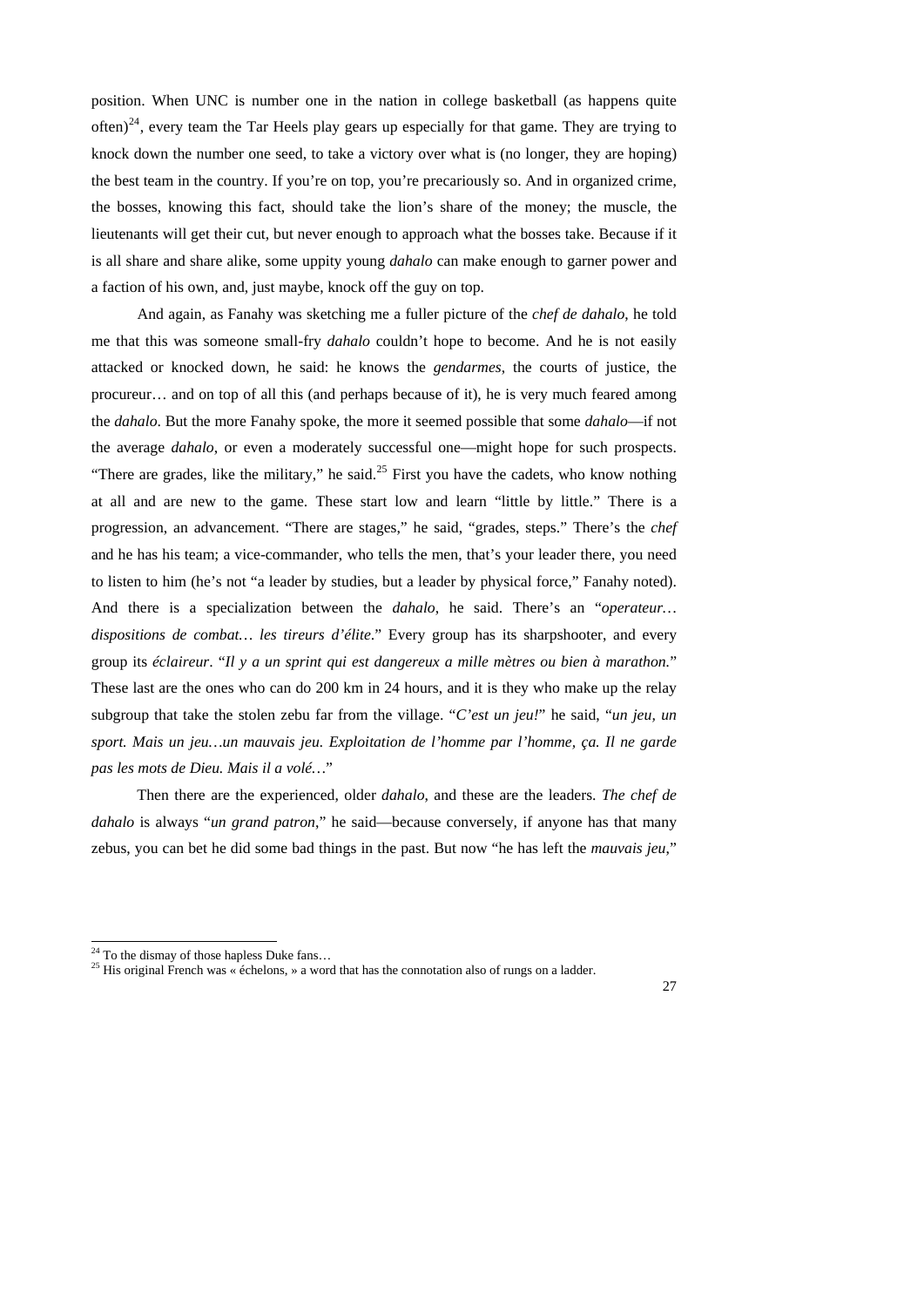and raises cattle, calls the *dahalo* together and makes the orders.<sup>[26](#page-27-0)</sup> These are "the foremost" thieves," he said: these higher-ups and the *fanjakana*, the people behind it all, the bureaucrats, the *gendarmes*, the magistrates, are the "*premiers responsables*" of the operation. They are the ones making real money off of stolen cattle. There's a lot of money that disappears in between the 100 or 150 thousand per head the thieves bring back, and the 2.5 million the cattle are sold for: "*tu vois le décalage de bénéfice?*" said Fanahy. "*Il y a de bénéfice, ça.*" The *malaso* and *mavo*, I want to highlight, steal cattle because they are the most valuable commodity, but they do not get all this value: so also they may be stealing for the cachet it brings, the cultural value, in a sense, of cattle. (It's like talking to the president: it doesn't matter too much if you talk to him and he takes your advice on domestic policy, or if you talked about the weather or the best way to tie a pair of shoes. It's that you can tell people that you talked to the president. Any material benefits are welcome but not a requirement.)

Describing the *patron*, the *chef de dahalo,[27](#page-27-1)* Fanahy said that he is "*un type guerrier*" and always lives "*en brousse, au village*." He has no bank account; "*il regarde ses zebus, et il dit, 'ça c'est mon tresor*.' " He'll have "*un homme de confiance*," who knows where he stashes his money—maybe in a hole in the floor. If you look at his house, it's not much: "*on regarde la cabane: c'est une mauvaise cabane*." There is not even a bed to sleep on—he sleeps on mats on the floor. He buys nothing ("*c'est ça l'erreur*," said Fanahy. "*C'est ça l'erreur*.") He walks around with "*pas de sandales, de souliers. Au pieds nus*." The barefoot millionnaire. He doesn't want to show everyone that he is a wealthy patron (although everyone does know, even the *fanjakana*), doesn't want to be "*devant tout le monde*." "*Il reste lugubre*," he said, folding his arms and tucking his chin down. If one of his zebu dies, he cries. If one of his men, the *dahalo* he commissions, dies, never. There is one situation in which he shows his wealth: when a member of the family dies. "*Quand il y a de malheur chez la famille*." For the celebration he buys wine, rum, 50 cases of beer, even, said Fanahy, even whiskey—Bretonne, or JB. Not something for "*les hautes personnalités*," mind you, just simple old Bretonne, whiskey for the masses. He kills two of his zebu for the feast. On these

-

<sup>26</sup> So it seems that the "game" refers only to the *dahalo* actively involved in the theft. Which is very interesting, as that is exactly the level on which it most resembles, from a perspective of evolutionary psychology, a sports  $\frac{$  game.

<span id="page-27-1"></span><span id="page-27-0"></span>Who simultaneously, I gathered, was the guy who makes the plans for who and when to attack, and is a large cattle owner, and a warrior no less; the category seems to hold more roles than one man could possibly perform. He has subsumed them, acquired powers he surely delegates to people less visible to the popular imagination. As Theresa Nielsen Hayden notes, "It's remarkable how many novels show us immensely powerful politicians, religious leaders, and corporate executives who have little or no staff, know everything that's going on in their organization, and can completely reconfigure their schedules on one or two days' notice."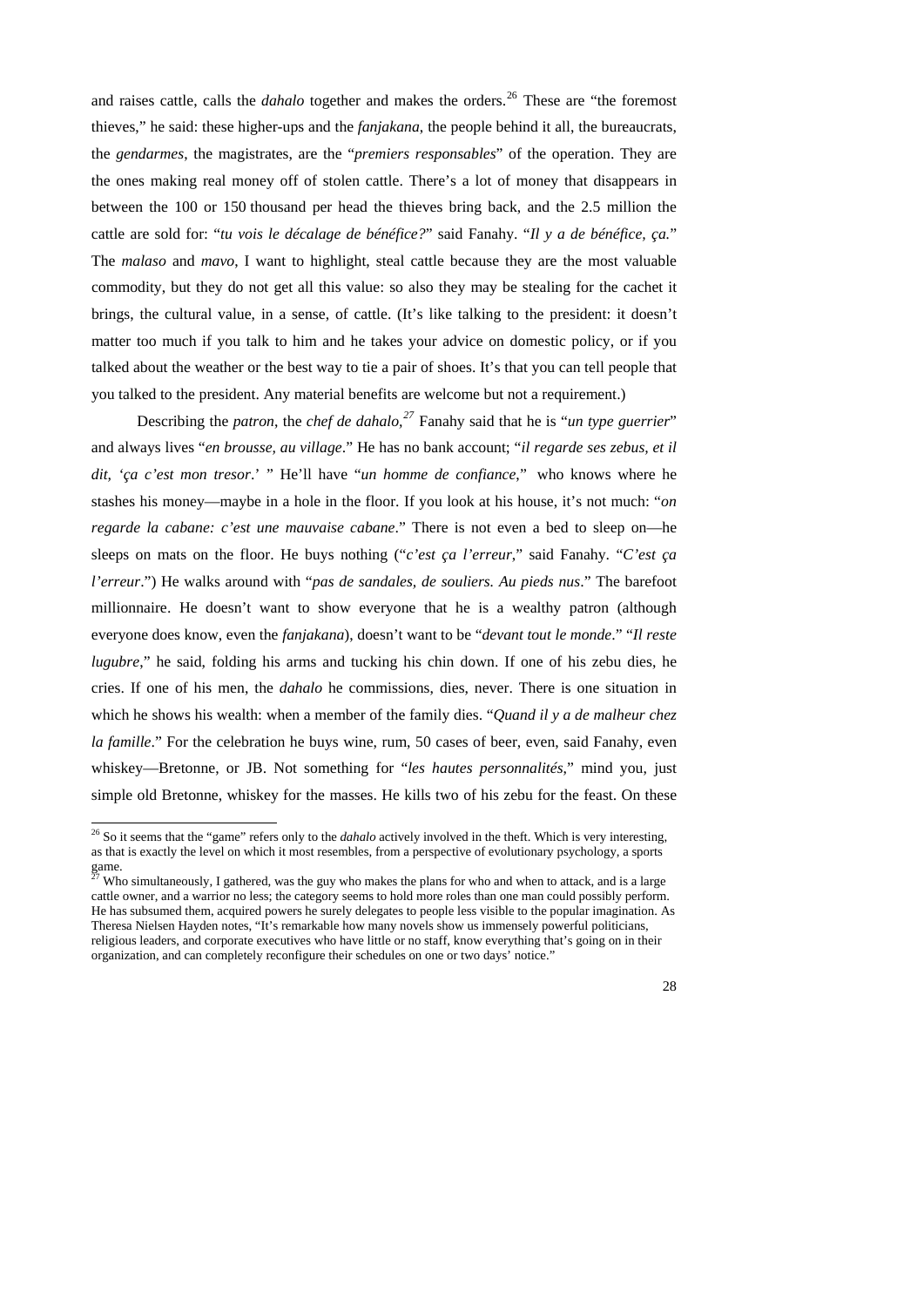occasions, everyone in the village comes and sees the wealth of this man: beer, wine, rum, whiskey too! It's quite a celebration.

And if someone in the village dies, someone who is not a family member, he will give one zebu to the celebration. "*Il a honte s'il ne peut pas donner un zebu au sein de village.*" Because everyone knows he can well afford at least that much.

Do any ever pull out, I ask? Maybe a friend dies in combat. That happens, he says, "but it's more rare." More often a *dahalo* would see this death and say, "That's for him, God had that in mind for him."[28](#page-28-0) Among the 70, maybe 5 say they'll stop this « *mauvais travail*. » He is not killed upon leaving, as Frere Fazio had suggested, but stays quiet like everyone else. And his chef de *dahalo* knows that that was one of his men, but thinks to himself, oh, he's left the game, "he won."[29](#page-28-1) This suggests that *dahalo* might, sometimes, hope or imagine that they might "win" and then pull out with their winnings while they're ahead and still alive. Though in this case, in fact he hasn't won, said Fanahy, but has decided that this game leads to death, he's listened to his parents, who say, "you must stay at home. You must take up the spade."<sup>[30](#page-28-2)</sup>

Regarding the electronic gadgets that so attract the younger *dahalo*, he said: the patron looks at them and says, that's a waste, that. I'll keep my treasure for my kids. It's also that he has no education, and thinks that God gave him his treasure, that "it's not for everyone. I can't throw away my treasure."<sup>[31](#page-28-3)</sup> Fanahy put it this way: he doesn't want to make the exchange because, to him, money is just paper, and he has given away the thing of real value. He's not used to putting anything in the bank. He thinks the bank is the state, doesn't trust it; he wants to keep his money for himself, his family. So when money changes, he doesn't change with it. He keeps his outdated currency, not even knowing that it is no longer in circulation.

 Fanahy had divided *dahalo* into two general categories: adolescents and mature men. These of the second, he said, steal cattle for a different reason than the first: rather than to throw get money only to throw it away, these steal in order to increase the size of their herd. He gave an example which illustrates one possible situation.

 Some rich cattle owners, he said, sell their daughters off as spouses to *dahalo*, in exchange for protection for his herd of zebu (daughters are sometimes considered "as merchandise", he added. Their wishes don't figure much into it: "she has no choice but to

-



 $28 \times c$ 'est pour lui, c'est Dieu qui a proposé ça pour lui »

 $^{29}$  « il a gagné »

<sup>30 «</sup> il faut rester, il faut prendre l'engade »

<span id="page-28-3"></span><span id="page-28-2"></span><span id="page-28-1"></span><span id="page-28-0"></span><sup>&</sup>lt;sup>31</sup> « c'est pas pour tout le monde. Je ne peut pas gaspiller mon trésor »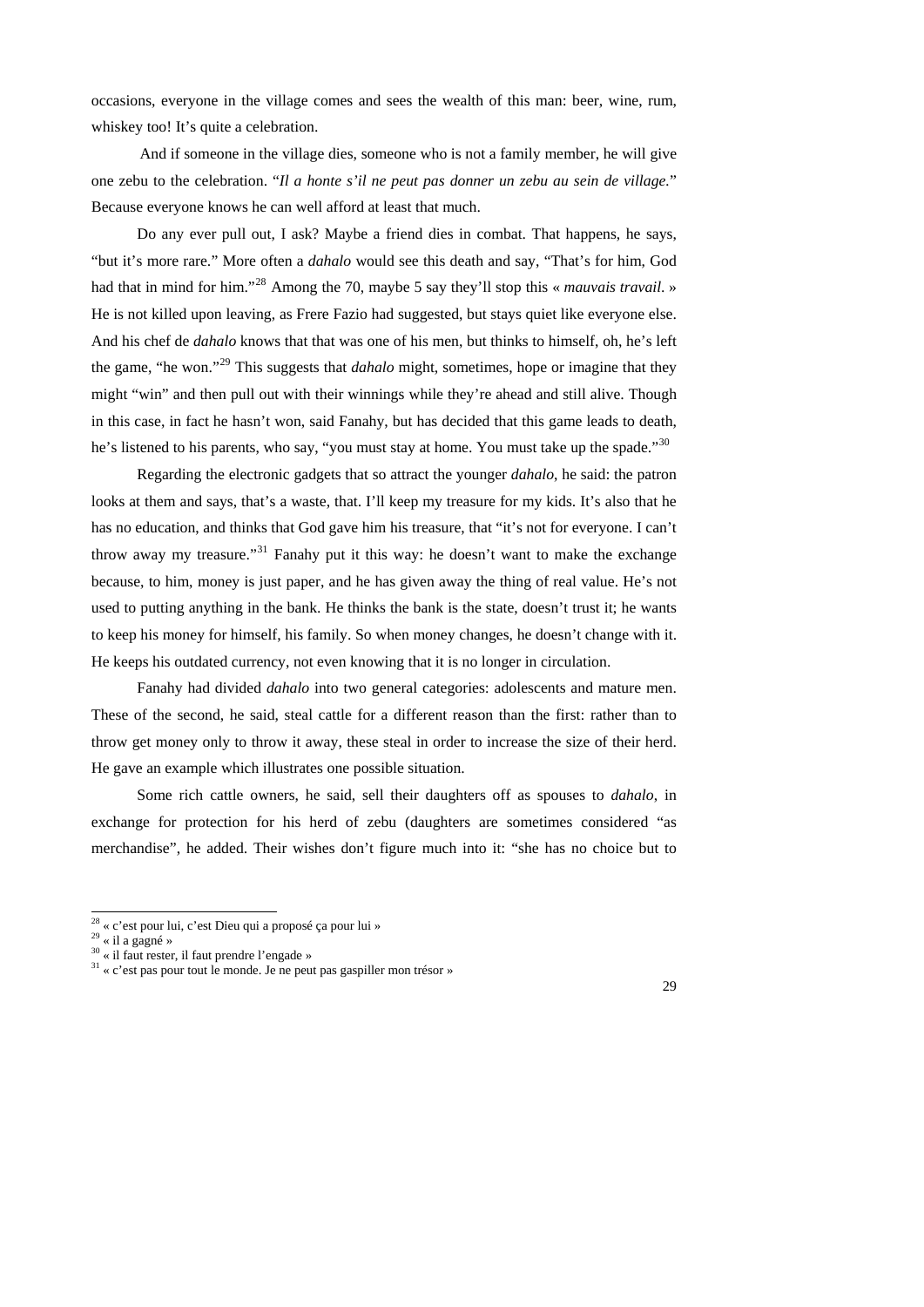love<sup>"[32](#page-29-0)</sup>). The *dahalo* won't attack another *dahalo*, or the father-in-law of one, so by marrying a *dahalo* into his family, he gains a kind of immunity. The daughters rarely marry otherwise, he said: sometimes they marry, yes, but only with "*gens bien renseignés*," people high up in the government. These older *dahalo*, it seems, are competitive with (what I imagine would be) quite wealthy men; but it is a marriage of (financial) interest, he said, "not of love." Which is interesting all in itself. These *dahalo* do not usually marry officially into the family; they are "types volants," and so it is more of a concubinage than an actual marriage. He went into further detail: a *dahalo* might come to a village and say to the big *patron* there, hi, I'd like to work for you as a cattle herder. The *patron* says, OK, sure. So the *dahalo* stays a week, a month, and strikes up "relations" with one of the daughters of the *patron*. Everyone knows this guy is a *dahalo*, so the father allows the two to, in some unofficial sense, marry. The *dahalo* stays in the village for 2 or 3 years. At the end of this time he tells the father he is going to go steal some cattle, and he says, "Papa, can I take a gun of yours along?" The father grants this, and the *dahalo* goes out on this mission. He comes back later with 50 cattle, and says to the father, "I won, Papa!" Here's 10 cattle for you, he says, because the father reminds him that it was his gun he used to steal the cattle; he gives 10 cattle to the daughter, and keeps the rest himself. And then, after five years, one day he's gone forever. Maybe he's dead somewhere. Maybe he left. That's expected, that's what it means to be a *type volant*, not a resident. As he told this story, acting out the part of the son, he sounded affectionate, subservient. On the part of the father, he sounded proud of the son: at one point the fathercharacter said, "What a guy. He's pretty strong, this guy."[33](#page-29-1) It is these older *dahalo*, he said, who bring cattle home and hold on to them, often keeping them semi-wild—visiting once or twice a week to check up on them, but otherwise letting them roam free.

This kind of behaviour for the older *dahalo* poses a problem, Fanahy noted. Despite networks of *fatidra* or *vakra*, blood brotherhood, there is conflict between *dahalo*. Another *dahalo* might see that this one has accumulated a sizeable herd, and say to himself, we worked together, he and I. We were the same generation. How did he come to have all this wealth, and me none? And, because he has accumulated wealth, this mature *dahalo* is no longer considered a *dahalo*, no longer bound by the ties of common purpose, and no longer immune from attack. The jealous *dahalo* steals his cattle. The old *dahalo*, who had

-

 $32 \times c$ 'est obligé de s'aimer »

<span id="page-29-1"></span><span id="page-29-0"></span><sup>33«</sup> *c'est un type, c'est vraiment fort, lui*. »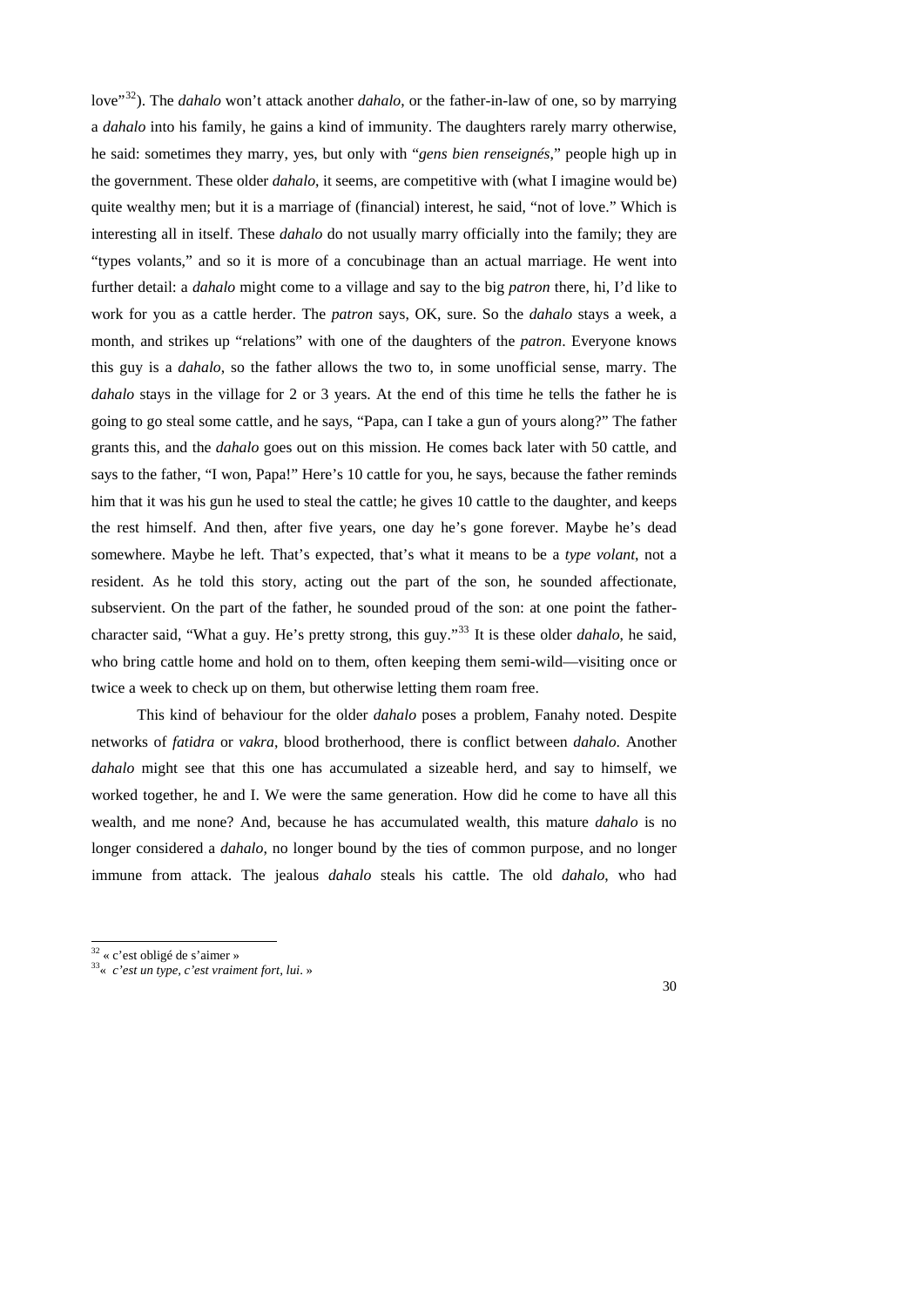accumulated a wealth of cattle, becomes poor once more. "*Ça roule à machine*," said Fanahy. And so it goes.

# **Part III: Beginnings (Again)**

## *Drawing Hands*

-

Through all of these observations, we see opportunity in violence, with risk minimized by the form this aggression takes. *Dahalo* steal cattle always at a distance from the people with whom they compete (and love and everything else), and minimal state control allows theft with relative impunity. Dahalo gain in reproductive fitness from these thefts. In the short term, the activity is one that, like sports, demonstrates considerable fitness, as evidenced by the popular perception of *dahalo*, historically and currently, as among the strongest men out there. On top of this, the money they earn is enough to be competitive as prospective mates *dahalo* buy gadgets and shirts, and they treat girls, showing off their ability to provide. When *dahalo* are interested in only the very short term, they buy time with prostitutes. And in the long term, there is the prospect, though it is always slim, of accumulating a wealth of cattle of climbing the workplace ladder, as it were, to become a *dahalo* at least somewhat higher in the ranks, a *chef de dahalo* or an organizer or, even, only a *dahalo* who keeps cattle of his own on the side. Once a man gains enough wealth in cattle, he has sufficient capital to set the ball rolling—to buy another 50 stolen cattle every month, to pay the necessary bribes. It is not easy when there's little credit to be had—it is a possibility that, one source suggested, may *only* be available through violence. (Recall Fanahy's observation that, if anyone has that many cattle (as a wealthy *patron*), you can bet he got there by doing some bad things.) "*Tu vois que tu as un pays sous-developpé ?"* said Fanahy. *"Pour cela, ça c'est obligé, ça—obligé de faire un mauvais jeu comme ça.*" If you want a good thing, you have to buy it with bad money, he suggested. And because few people use banks, there is no paper trail—all money is more or less clean, and you never know where it came from.

And the system is set up to self-perpetuate. The positive feedback of violence on itself is something that has long been noted, but some explanations fall short of being able to inform workable strategies to break the cycle.<sup>34</sup> "A sensible man will be quicker on the trigger in what he perceives to be a relatively violent setting than in an apparently peaceful one, for

<span id="page-30-0"></span> $34$  And similarly, to any given gendarme, if everyone else is taking bribes, there's little gained by him not taking one. Or, to a slaughterhouse owner, if other businessmen are getting their zebu for 150 000 FMG, plus bribes, they're doing better business than I am, and will either run me out, or make me change to stay afloat.

<sup>31</sup>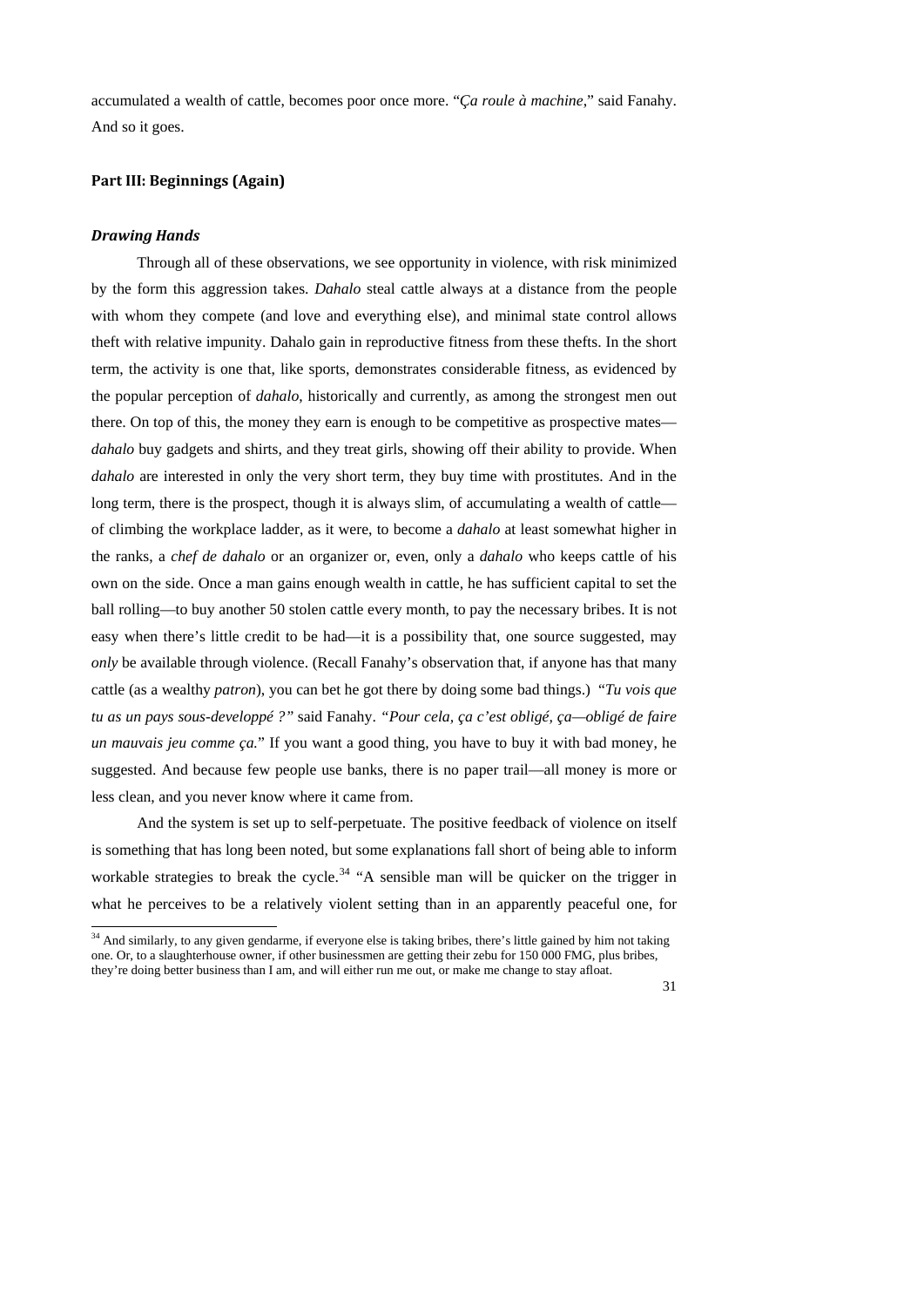example," note Daly and Wilson, "not because he has become acculturated or has internalized local norms about the legitimacy of violence but because of a perceived shift in the risk of life-threatening action by antagonists." The same is true for possession of cattle as for lives: both are valuable, and violence can be an effective strategy for retaining both. Such cycles of violence, I suggest (following Daly and Wilson) may be products of processes different than the ones we have attended to up to this point.

Which leaves us at a sort of prisoners' dilemma, and the result a tragedy of the commons. The best strategy for each individual results in an outcome that no one wants, the worst for the collective whole, and not much good for anyone. This study suggests that any solutions should consider what choices there are to change the environment, the system, the game, and the resulting equilibrium.

Another reason, Fanahy proposed, that *dahalo* are "difficult to erase" is that there is a "commune" between them and the government. The heart of the government is not in it, on these individual levels—on the level of each gendarme or mayor who takes a bribe. But it is also a structural problem: they wouldn't take the bribe if it weren't so hard to turn down, given their salary. The phenomenon of cattle theft is not isolated, small, but connected to much larger environments, situations; *dahalo* play this "*mauvais jeu*" for a multitude of reasons. This is the sense I got also from the adjoint to the commandant of the gendarmes in Ambalavao: there are always multiple causes, he said. Among a group of *dahalo*, some will be doing it to treat girls; some for fun; some in order to survive, scrape out a living; some in order to build a house for their family. Always there are different reasons. I felt strongly that he understood what it was to be a *dahalo*—thought of it not as criminal but as, in some sense, the only option. If *dahalo* was something bad, it was bad on a structural level, not on an individual, criminal level. A level of economy, not morality. This kind of understanding, I think, combined with increased democracy so that power is taken by locals—the experts—is what will help most to bring about change for the better. We can draw our own hands, as it were, rather than take what is dealt to us.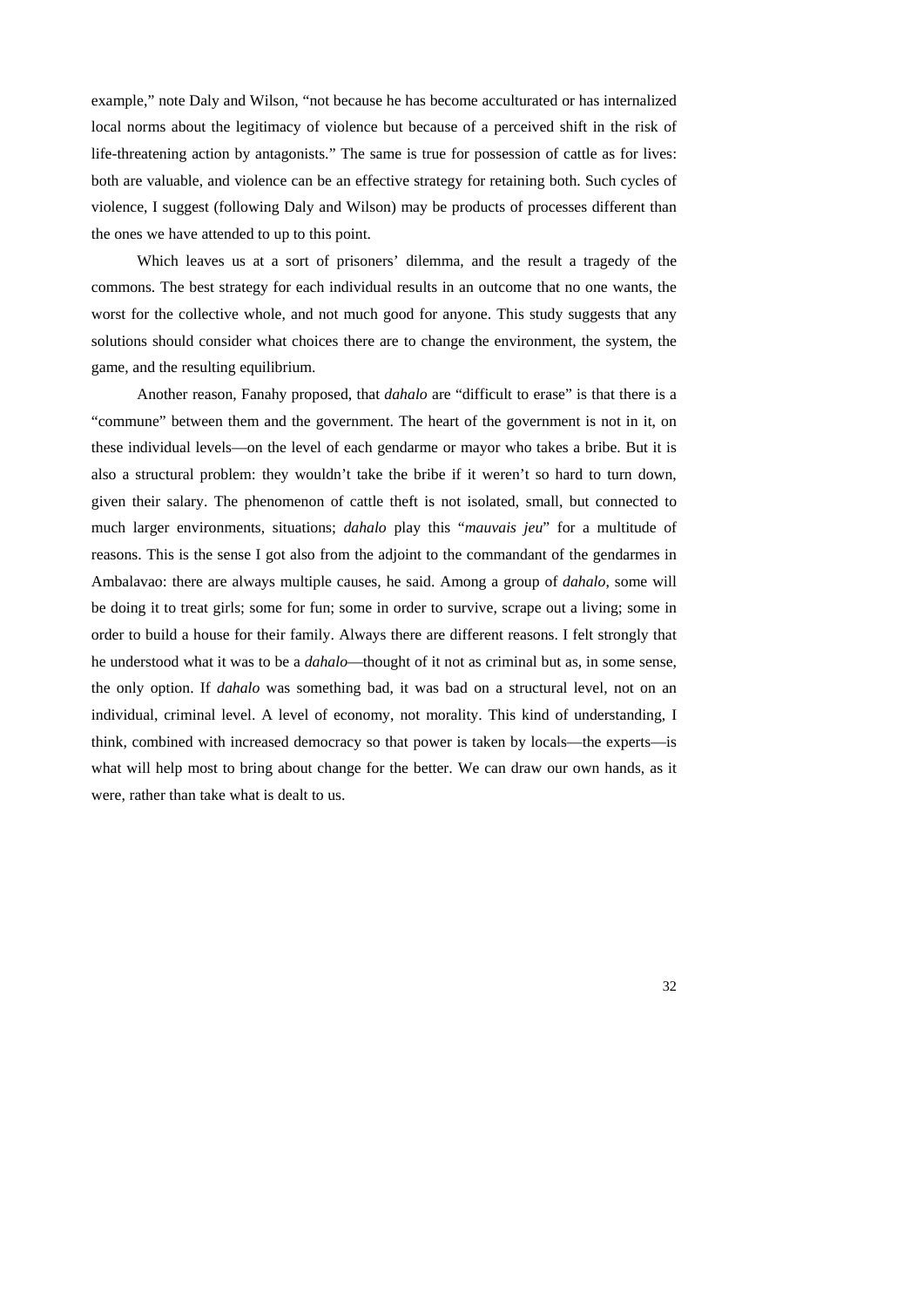## **Bibliography**

- David M. Buss, Todd K. Shackelford. "Human aggression in evolutionary psychological perspective." Clinical Psychology Review. Volume 17, Issue 6, September 1997, pp. 605-619.
- Daly, Martin and Wilson, Margo. "Homicide (Foundations of Human Behavior)." Aldine Transaction, 1988.
- Daly, Martin and Wilson, Margo. "Crime and Conflict: Homicide in Evolutionary Psychological Perspective. Crime and Justice, Vol. 22, (1997), pp. 51-100"
- Gaulin, Steven J.C. and McBurney, Donald H. "Evolutionary Psychology." Prentice Hall, 2003.
- Nielsen Hayden, Teresa. "Remarks on some clichés I have (by definition) known too well." Subterranean Press, Issue 4, pp. 40-41.
- Nisbett, Richard E. and Cohen, Dov. Culture of Honor: The Psychology of Violence in the South. Boulder, Colo.: Westview Press, 1996.
- Wilson, Ken. "Thinking about the ethics of fieldwork," in *Fieldwork in Developing Countries*. Devereux, Steven and Hoddinott, John, eds. Lynn Rienner Publishers, 1993.

Commandant of Gendarmes, Ambalavao Brigade. Personal interview. April 8 and 11, 2008.

Commandant of Gendarmes, Ihosy Brigade. Personal interview. April 22, 2008.

FANAHY Solo Pierre. Personal interview. April 19 and 20, 2008.

GPIC RAKOTOARISONA, Adjoint to the Commandant, Ambalavao Brigade. Personal interview. April 9, 2008.